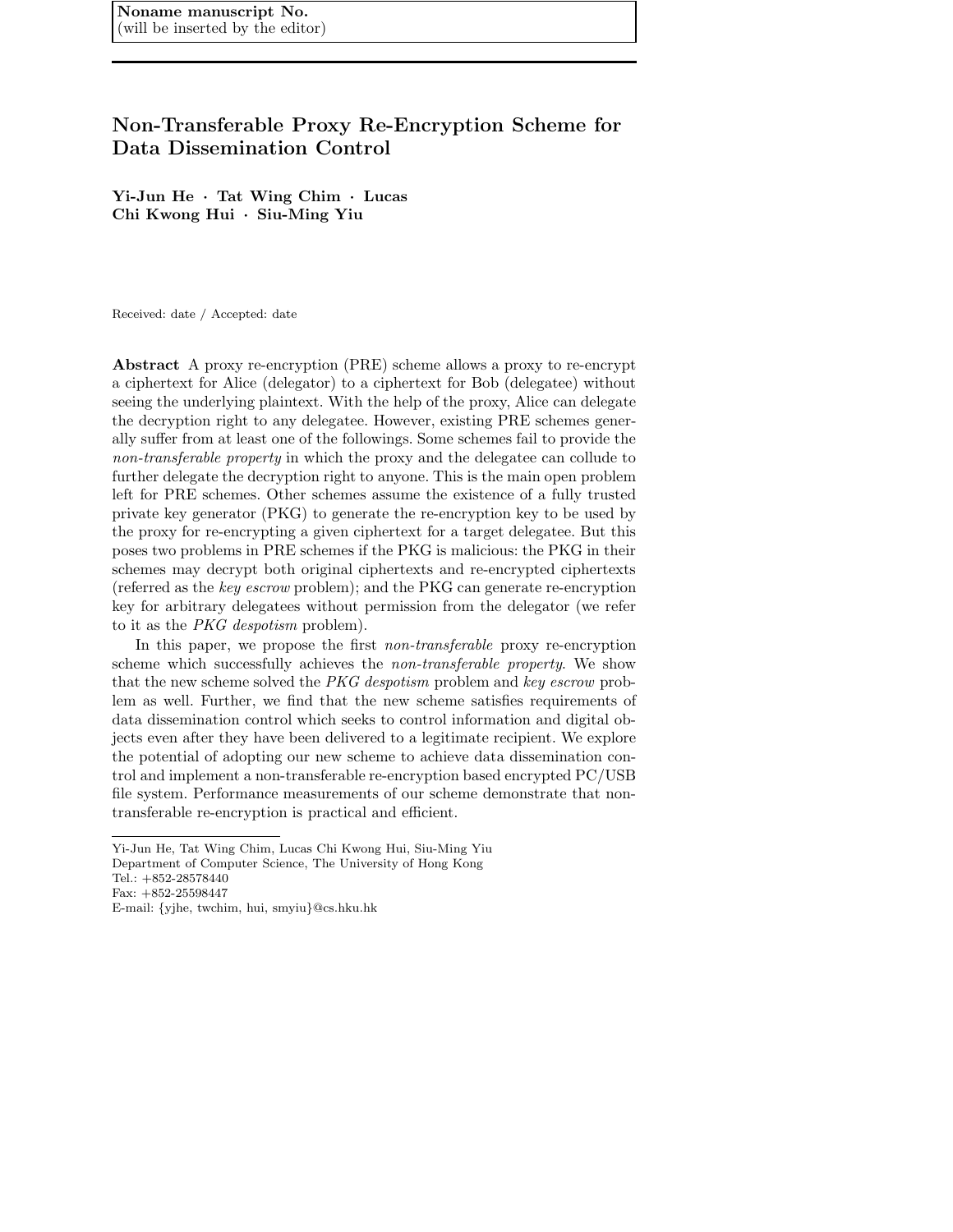**Keywords** proxy re-encryption · certificateless public key encryption · non-transferable property · data dissemination

## **1 Introduction**

## 1.1 Proxy Re-encryption

In daily life, the following situations are likely to happen. A boss is on leave, but he still wants to read emails regularly for checking if there are urgent matters requiring his attention. People might think that checking emails could easily be done anywhere via a mobile phone or a notebook. But in reality, you could be situated in a place where it is not convenient to access the network, or the network is too slow for checking emails. Then, the boss may ask his secretary or subordinate to check emails for him. The simplest and most common way is to give his password to his secretary or subordinate. However, by doing so, his personal information would not be safe anymore if the password is leaked outside. Consider another situation. Suppose that you have kept some encrypted photos, videos or sensitive files in the file server to facilitate sharing the data with a group of target users. The distribution of decryption keys to the target users could become a big problem. The file system employed could be similar to Cephesus [6]; it uses a trusted access control server to distribute the keys. So, the group members must contact the access control server to obtain their decryption keys for accessing files. However, the above keys distribution method may not be satisfactory, since the underlying access control server model relies on a complete trust in the server operator. Furthermore, in practice, the server operator could abuse the keys kept by the server to decrypt any data. Even if the access control server operator can be trusted fully, letting all critical key data kept by a single server could make it become an attack target.

The proxy re-encryption, a cryptographic scheme, introduced in [4] can be employed to address the problems mentioned above. It allows a third-party (the proxy) to re-encrypt a ciphertext which has been encrypted for one party without seeing the underlying plaintext so that it can be decrypted by another. This is illustrated in Figure 1, where Alice keeps some photos, videos or sensitive files in encrypted form in the file server; Bob fetches encrypted files from file server, and then transmits the encrypted files to proxy; Alice sends a re-encryption key to the proxy which re-encrypts the encrypted files and sends Bob the re-encrypted ciphertext which can be decrypted by Bob with his own private keys. The above scheme aroused much interest in the encryption community [3,4,9,11,13,14,20–24] since it could be exploited in a number of applications for achieving better information security and privacy, such as:

**–** Email forwarding: Delegator wishes to delegate his email decryption right to a delegatee. The proxy can "forward" re-encrypted emails to a delegated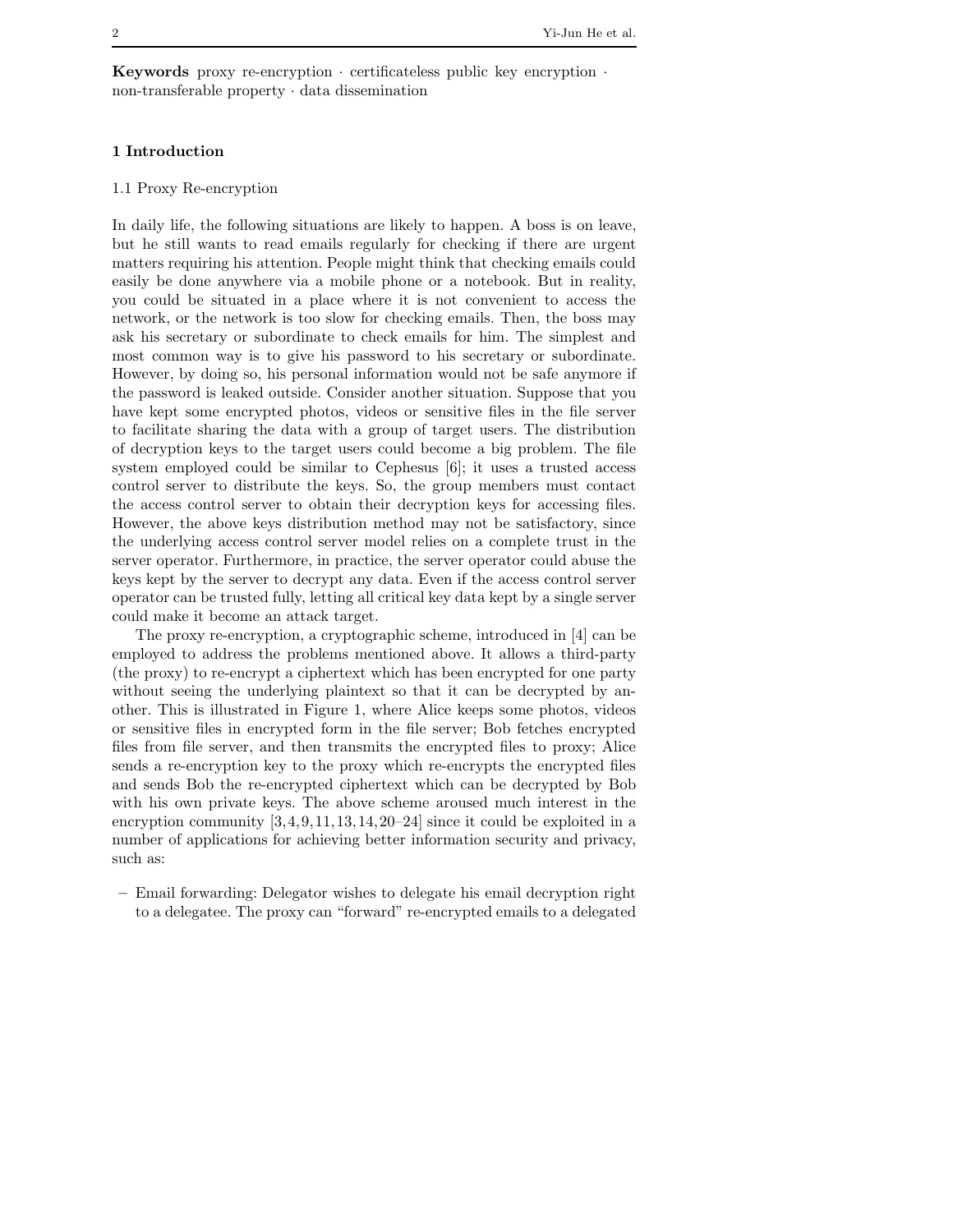

**Fig. 1** Proxy Re-Encryption

recipient. The recipient then accesses the emails without needing to know the delegator's decryption key.

- **–** Encrypted files distribution: The encrypted files are stored in a file server. Only the content owners can grant the access right of the files to the target users; even the file server operator has no right to access the files.
- **–** Law-enforcement monitoring: The encrypted communication data is transferred via an Internet service provider (ISP). The ISP can require the content owners to provide the access right to the law enforcement officers to let them monitor the data being transferred to various users; however, the ISP operator cannot access the data.

## 1.2 Review of the Transferable Problem

However, the main problem of existing PRE schemes (details of existing schemes will be given in the next section) is failing to provide the *non-transferable* property which was first introduced by Ateniese *et al*. in 2005 [3]. A proxy re-encryption scheme is said to be non-transferable if the proxy and a set of colluding delegatees cannot re-delegate decryption rights to other parties. On one hand, this is a very desirable property. For example, user *A* saves some encrypted private confidential files on the file server. If *A* delegates *B* the decryption right for accessing those files, *A* may need some guarantee that his files "go no further". It requires that the delegatee *B* plus the proxy cannot re-delegate decryption right to others. On the other hand, researchers [3,11] are even not sure that transferability can be preventable since the delegatee *B* can always decrypt and forward the plaintext to another party. However, this approach requires that the delegatee remains an active, online participant. What we want to prevent is the delegatee (plus the proxy) providing other parties with a secret value that it can be used offline to decrypt *A*'s ciphertexts. Again, the delegatee can always send its secret key to another party. But in doing so, the delegatee puts itself in a risky situation. Therefore, achieving a non-transferable PRE scheme, in the sense that the only way for delegatee to transfer decryption capabilities to another party is to expose his own secret key, seems to be the main open problem left for PRE.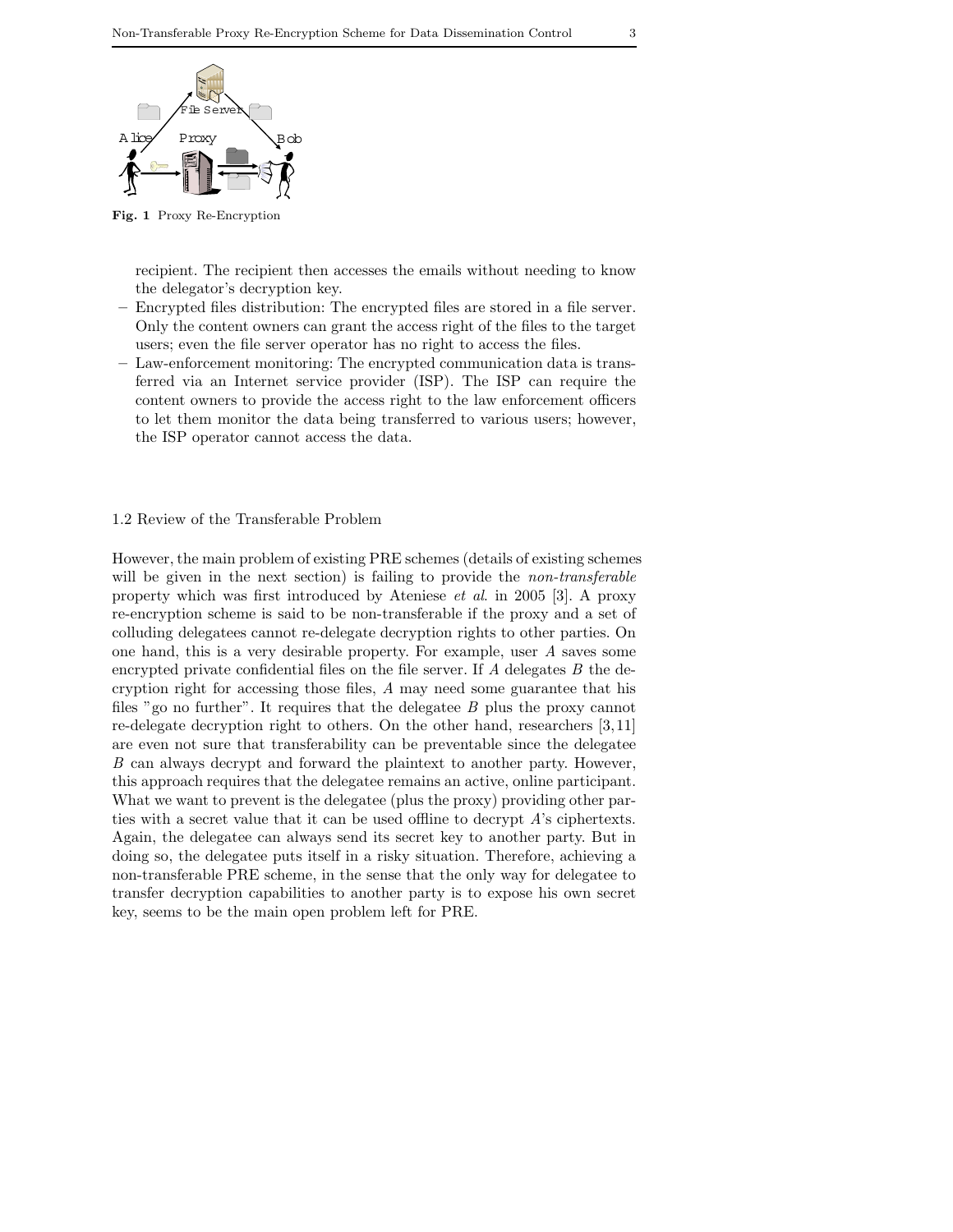#### 1.3 Limitations of Existing Solutions

Libert and Vergnaud [11] indicated that it is quite difficult to prevent the proxy and delegatees from colluding to do re-delegation and that discouraging collusion rather than preventing illegitimate re-delegation is an easier approach. Thus, they try to trace the malicious proxy after its collusion with one or more delegatees. No doubt that it works to deter collusion from happening. However, it is more desirable to have a better way to prevent collusion, not just discourage collusion. Some identity-based PRE schemes [13,20–24] assume the existence of a fully trusted private key generator (PKG) which helps to generate the re-encryption key to be used by the proxy for re-encrypting a given ciphertext for a target delegatee. Since the re-encryption key is generated using the master key of the PKG, the proxy and the delegatee(s) cannot further delegate the decryption right to others without the help of the PKG. However, this creates two problems in PRE schemes. First, there is another key escrow problem for which the PKG in their schemes may be able to decrypt both original and re-encrypted ciphertexts; And the PKG despotism problem, in which the PKG itself has the power of generating re-encryption key for transferring decryption right to arbitrary delegatees. Thus those PKG-based PRE schemes just transformed the "delegatee-proxy-collusion transferable problem" to a "PKG alone transferable problem". So it is fair to say that they did not solve the transferable problem.

## 1.4 Data Dissemination Control

Data Dissemination control [19] seeks to control information and digital objects even after they have been delivered to a legitimate recipient. Control encompasses the usage of the digital object by the recipient (e.g., permission to view a document on a trusted viewer) as well as further dissemination (e.g., permission to distribute a limited number of copies of the document to colleagues but with no further dissemination allowed). Dissemination control is needed in many different domains ranging from the dissemination of digital music and movies, eBooks, business proprietary and sensitive electronic documents, healthcare [10,18].

Non-redissemination is a requirement of dissemination control, i.e. the disseminator, such as A, disseminates an object to a recipient B, but B is not allowed to disseminate the object any further. It would be a nightmare if nonredissemination control does not exist, for example, one day, you suddenly find that your encrypted private information in the file server can be accessed by anyone, but actually you disseminated it only to a recipient B before.

#### 1.5 Our Contributions

To tackle the transferable problem as well as the key escrow problem and PKG despotism problem, a new PRE model based on certificateless public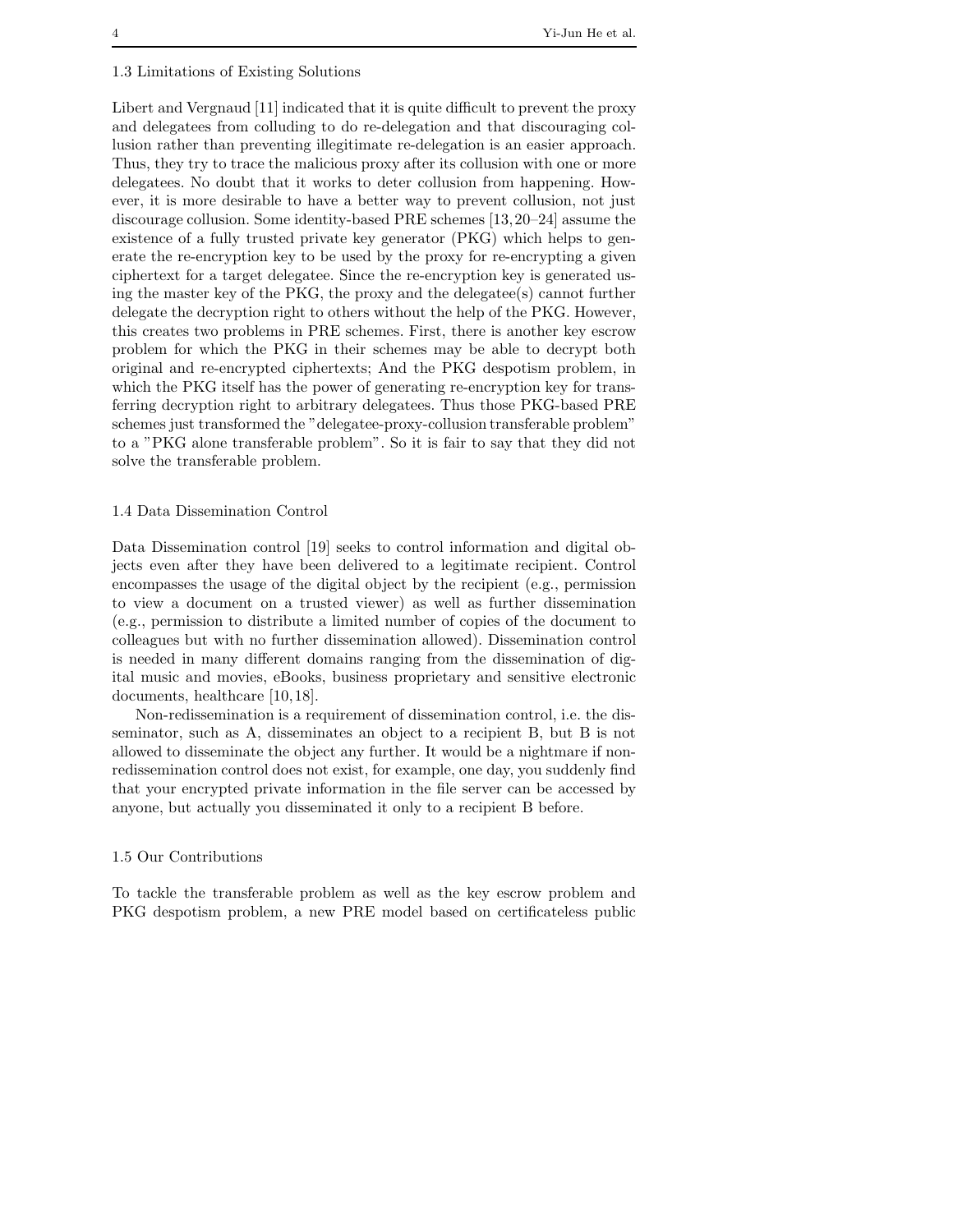key encryption [2] is built in this paper. We borrow the idea of using PKG to generate a re-encryption key, but our new non-transferable re-encryption scheme successfully solved the problems in previous PKG-based works. The characteristics of our proposed scheme are summarized as follow.

- **–** The proposed scheme has the non-transferable property. The re-encryption key is generated by a key generating centre (PKG); Delegator participants actively to help generating partial decryption key for delegatee using part of his private key. Thus delegatee and proxy cannot collude to re-delegate decryption rights since they do not have knowledge of PKG's master secret and the delegator's private key.
- **–** Without the participation of the delegator, PKG is unable to generate any useful re-encryption key for delegating decryption right, thus completely resolves the PKG despotism problem.
- **–** PKG cannot decrypt the original ciphertext and re-encrypted ciphertexts as well, thus solving the key escrow problem.

Dissemination control literatures [17,19] have been focused on mechanisms and policies. In our research, we find that the non-redissemination requirement is similar to the non-transferable requirement in proxy re-encryption scheme. Thus we propose to use our non-transferable proxy re-encryption scheme to achieve non-redissemination in a cryptographic way. Non-transferable reencryption may be not the only way to control illegitimate redisseminating digital object, but using PRE scheme brings three main advantages:

- **–** Disseminated digital object is invisible to proxy though it is responsible for doing re-encryption.
- **–** Disseminator does not need to reveal his private key to the recipient for decrypting ciphertext.
- **–** Disseminator and recipient do not need to share the same decryption key. Recipient just needs to use his own private key to decrypt the re-encrypted ciphertext.

## **2 Related Work**

Blaze, Bleumer and Strauss [4] proposed the first proxy re-encryption scheme, which is based on ELGamal encryption. But this scheme is bi-directional, that is, when the proxy is allowed to re-encrypt Alice's messages under Bob's key, it can also re-encrypt Bob's messages under Alice's key. Bob may not like this. Another weakness is that if the proxy colludes with Alice, they can easily learn Bob's secret key  $SK_B$ . Likewise, the proxy and Bob may collude to learn Alice's secret key. Furthermore, in order to compute the re-encryption key from A to B, denoted as  $rk_{A->B}$ , one party must share his or her secret key with the other or they must rely on a trusted third party. The other drawback is that the scheme is transitive in the following sense. Suppose that the proxy is allowed to generate two re-encryption keys  $rk_{A->B}$  and  $rk_{B->C}$ ; then the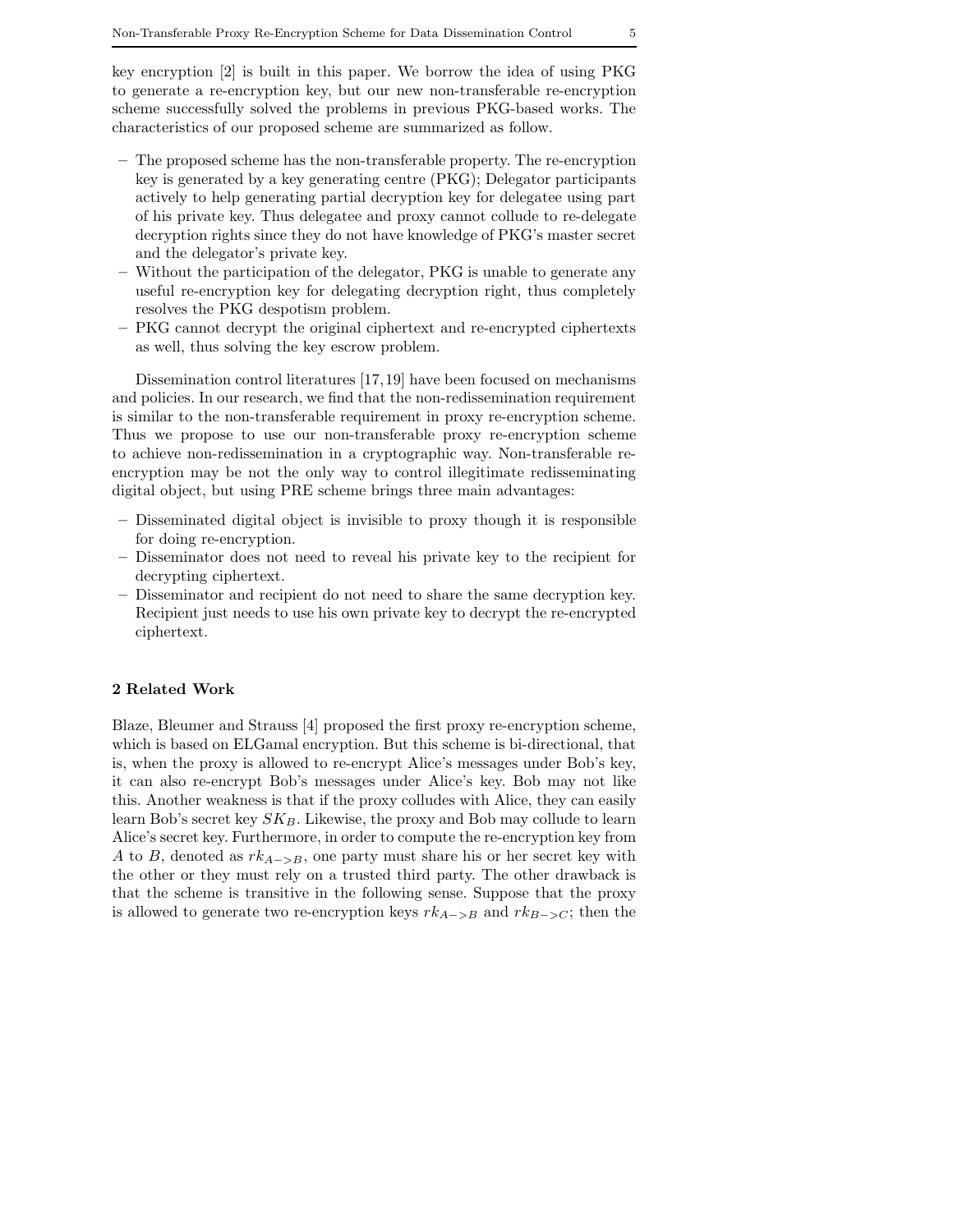proxy can derive an additional re-encryption key  $rk_{A->C}$  for delegation from A to  $C$ .

Later, Ivan and Dodis [9] proposed three unidirectional proxy re-encryption schemes based on ElGamal, RSA, and IBE (ID-based encryption) respectively. Their main contribution is that they solved (i) the bi-directional problem and (ii) the transitive problem in [4]. But in their schemes, Alice's private key is split into two parts  $DK_1$  and  $DK_2$ , with  $DK_1$  distributed to proxy and  $DK_2$ distributed to Bob. Thus when the proxy colludes with Bob, they can derive Alice's private key.

In 2005, Ateniese *et al*. [3] presented three proxy re-encryption schemes which are considered to be more secure than other approaches. Their major advantages are the following. The schemes are unidirectional and the delegator's private key is protected from being disclosed by the collusion of proxy and a delegatee. They implemented one of their proposed schemes in a secure distributed file system to show that the scheme can work efficiently in practice. They summarized nine important properties of proxy reencryption schemes, which include the non-transferable property. Lacking the non-transferable property in all existing schemes was considered an open problem of the contemporary PRE schemes.

This open problem was first addressed in 2008 by Libert and Vergnaud [11]. They indicated that it is quite difficult to prevent the proxy and delegatees from colluding to do re-delegation and that discouraging collusion rather than preventing illegitimate re-delegation is an easier approach. Thus, they proposed, instead of preventing the collusion of proxy and delegatee, tracing the malicious proxy after its collusion with one or more delegatees. It is the first attempt to address the open problem. However, it still cannot prevent re-delegation from happening.

Matsuo's PRE schemes [13] use the PKG to help generating re-encryption key for the delegator and the delegatee. Based on this approach, they proposed two PRE schemes: one for the decryption right delegation from a user of PKIbased public key encryption system to IBE system users, and the other for the delegation among IBE system users. This is the first set of schemes that use PKG to generate re-encryption key. However, the PKG in the schemes can decrypt all re-encrypted ciphertexts; so, there is a potential security problem as long as PKG is untrusted or malicious.

In 2008, Wang *et al.*[23] extended the idea of Matsuo's scheme by allowing PKG to generate re-encryption keys based on its master secret key. They proposed several proxy re-encryption schemes:(i) PRE from IBE to Certificate Based Public Key Encryption; (ii) PRE based on a variant of the first system of Selective identity secure IBE [5]; (iii) PRE based on the second system of Selective identity secure IBE [5];and (iv) PRE based on Sakai-Kasahara IBE scheme [15]. Based on this work, Wang *et al.* proposed five other schemes [14,20–22,24] to address different problems of proxy re-encryption schemes. However, there are still some issues not yet addressed in each one of them. In [20], the proxy can re-encrypt on its own the ciphertext for the delegator into ciphertext for any delegatee; this is not a desired property of PRE. In [21],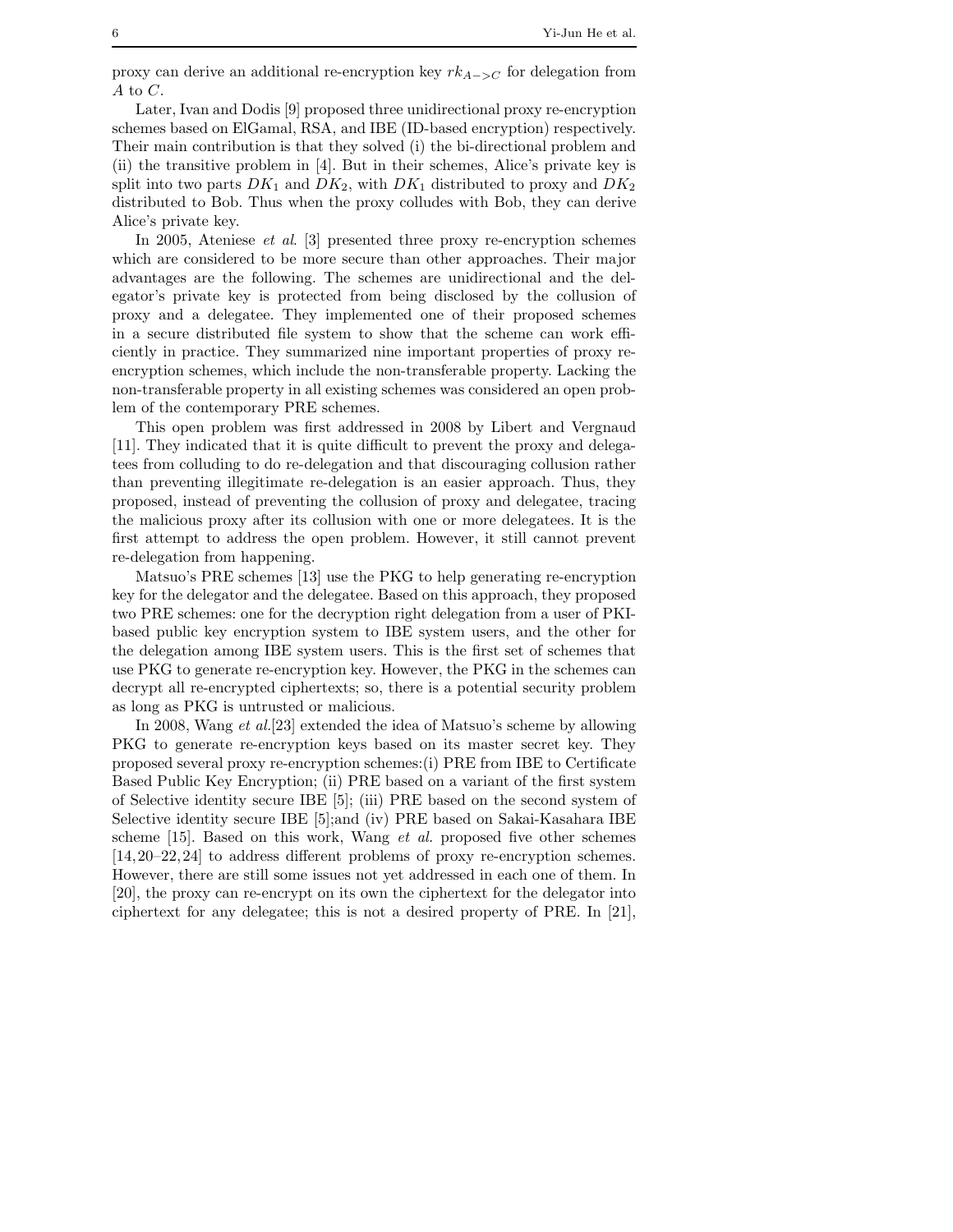it seems that they solved the open problem related to the non-transferable issue, since proxy and delegate cannot collude to re-delegate decryption right; however, in the scheme, the PKG alone can delegate arbitrarily to anyone as it can generate a re-encryption key for any delegatee. In [22,24], the PKG can also delegate arbitrarily as what it could do in [21]. Among the five schemes, [21] seems to be the best in solving the non-transferable issue, we will compare our scheme with [21] in Section 5.

## **3 Preliminaries**

## 3.1 Bilinear Map

Let *G* and  $G_T$  be multiplicative cyclic groups of prime order *p*, and *g* be generator of *G*. We say that  $G_T$  has an admissible bilinear map  $e: G \times G \to G_T$ , if the following conditions hold.

$$
-e(g^a, g^b) = e(g, g)^{ab}
$$
 for all a, b.

$$
- e(g, g) \neq 1.
$$

– There is an efficient algorithm to compute  $e(g^a, g^b)$  for all *a*, *b* and *g*.

## 3.2 Assumption

The security of our concrete construction is based on a complexity assumption called "Truncated Decision Augmented Bilinear Diffie-Hellman Exponent Assumption (Truncated *q-ABDHE*)" proposed in [7], which is defined as follows:

Let  $e: G \times G \to G_T$  be a bilinear map, where G and  $G_T$  are cyclic groups of large prime order  $p$ . Given a vector of  $q+3$  elements:

$$
(g', g'^{(\alpha^{q+2})}, g, g^{\alpha}, \dots, g^{(\alpha^q)}) \in G^{q+3}
$$

and an element  $Z \in G_T$  as input, output 0 if  $Z = e(g^{(\alpha^{q+1})}, g')$  and output 1 otherwise.

An algorithm  $\beta$  has advantage  $\varepsilon$  in solving the truncated *q-ABDHE* if:

$$
|\Pr[\mathcal{B}(g', g'^{(\alpha^{q+2})}, g, g^{\alpha}, \dots, g^{(\alpha^q)}, e(g^{(\alpha^{q+1})}, g')) = 0]
$$
  
- 
$$
|\Pr[\mathcal{B}(g', g'^{(\alpha^{q+2})}, g, g^{\alpha}, \dots, g^{(\alpha^q)}, Z) = 0]| \ge \varepsilon
$$

where the probability is over the random choice of generators  $g, g'$  in  $G$ , the random choice of  $\alpha$  in  $Z_p$ , the random choice of  $Z \in G_T$ , and the random bits consumed by  $\mathcal{B}$ .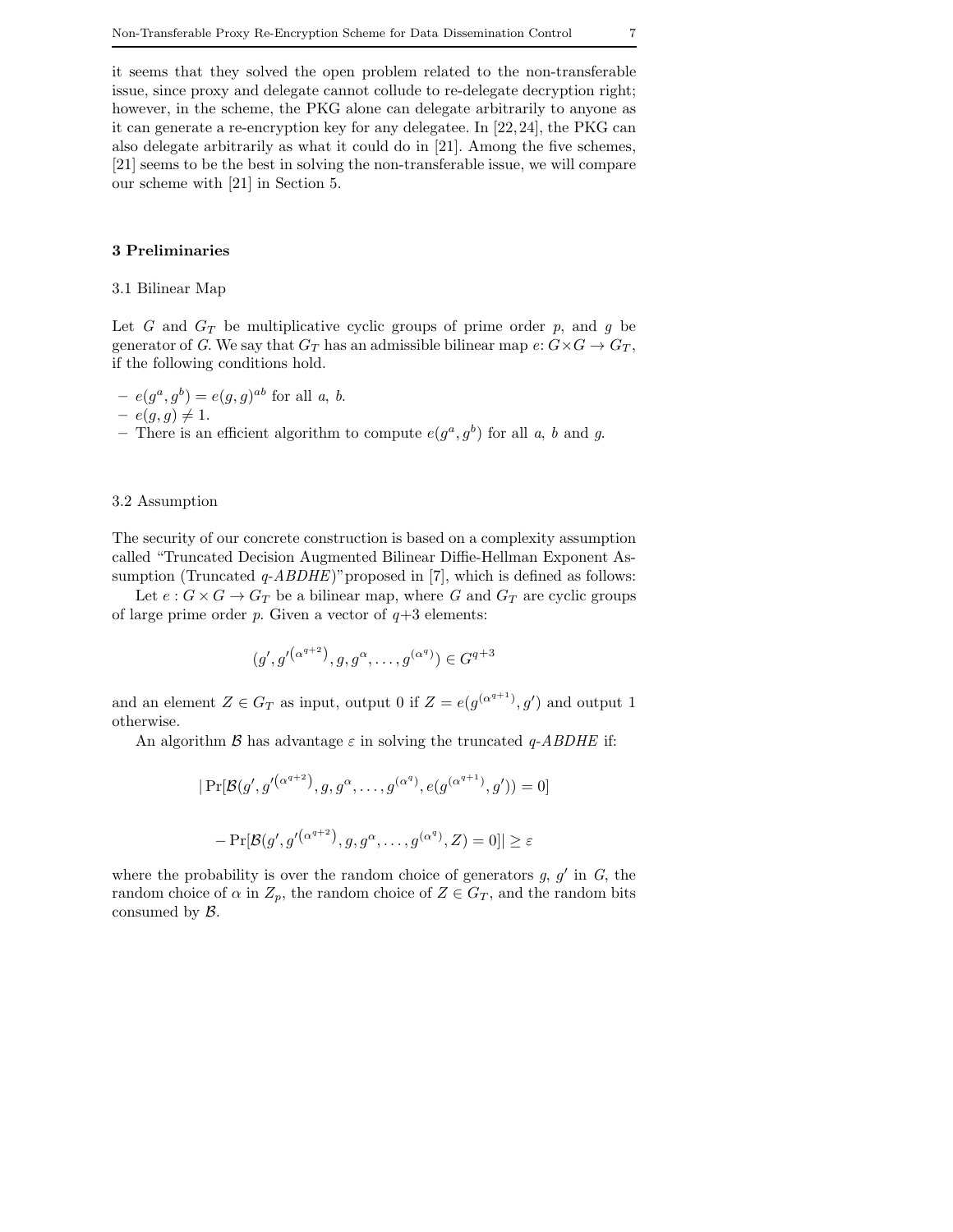## **4 Our Non-Transferable PRE Scheme**

# 4.1 Non-Transferable PRE Model

Our Non-Transferable PRE scheme is based on certificateless public key encryption. It is composed of nine algorithms:

- $-$  Setup. On input a security parameter  $1<sup>k</sup>$ , the public parameters *mpk* and master secret key *msk* are generated.
- **–** Key Generation.
	- **–** Set-Secret-Value. algorithm generates a secret value which is only known to user himself.
	- **–** Partial-Private-Key-Extract. On input a user's identity *ID*, *msk*, algorithm generates partial private key for user.
	- **–** Set-Private-Key. On input the partial private key and the secret value, algorithm outputs the whole private key for user.
	- **–** Set-Public-Key. On input a user's identity *ID* and secret value, algorithm generates public key.
- **–** Private Key Correctness Check. Algorithm checks the correctness of the private key.
- $-$  Encryption. The encryption algorithm takes public key  $upk_i$  of delegator  $i$ and message *m* as input, outputs a ciphertext  $C_i$  encrypted under  $upk_i$ .
- $-$  Decryption(delegator). The decryption algorithm takes private key  $usk<sub>i</sub>$  of delegator *i* and ciphertext  $C_i$  as input, outputs message  $m$ . This algorithm actually is not necessary for PRE scheme. We put it here just for indicating that delegator has the ability to decrypt the original ciphertext  $C_i$ .
- **–** Re-Encryption Key Generation. Algorithm verifies the delegator *i*'s signature, and extracts delegatee *j*'s *ID* from signature. The re-encryption key generation algorithm outputs a re-encryption key  $rk_{i\rightarrow j}$  and other relational values.
- **–** Partial-Decryption-Key Generation. Algorithm checks the correctness of the re-encryption key, and generates a partial decryption key.
- Re-Encryption. The re-encryption algorithm takes re-encryption key  $rk_{i\to j}$ and ciphertext  $C_i$  as input, outputs a re-encrypted ciphertext  $C_j$  under  $upk_i$ .
- Decryption(delegatee). The decryption algorithm takes private key  $usk<sub>i</sub>$ of delegatee *j*, partial decryption key and ciphertext  $C_j$  as input, outputs message *m*.

4.2 Security Model for Identity-Based Encryption

Chosen ciphertext security for proxy re-encryption systems is defined via the following game between an adversary  $A$  and a challenger  $C$ :

*Setup*. C runs algorithm Setup, and outputs *params* to A.

**Phase 1.** A adaptively issues queries  $q_1,...,q_m$ , with query  $q_i$  being one of the following: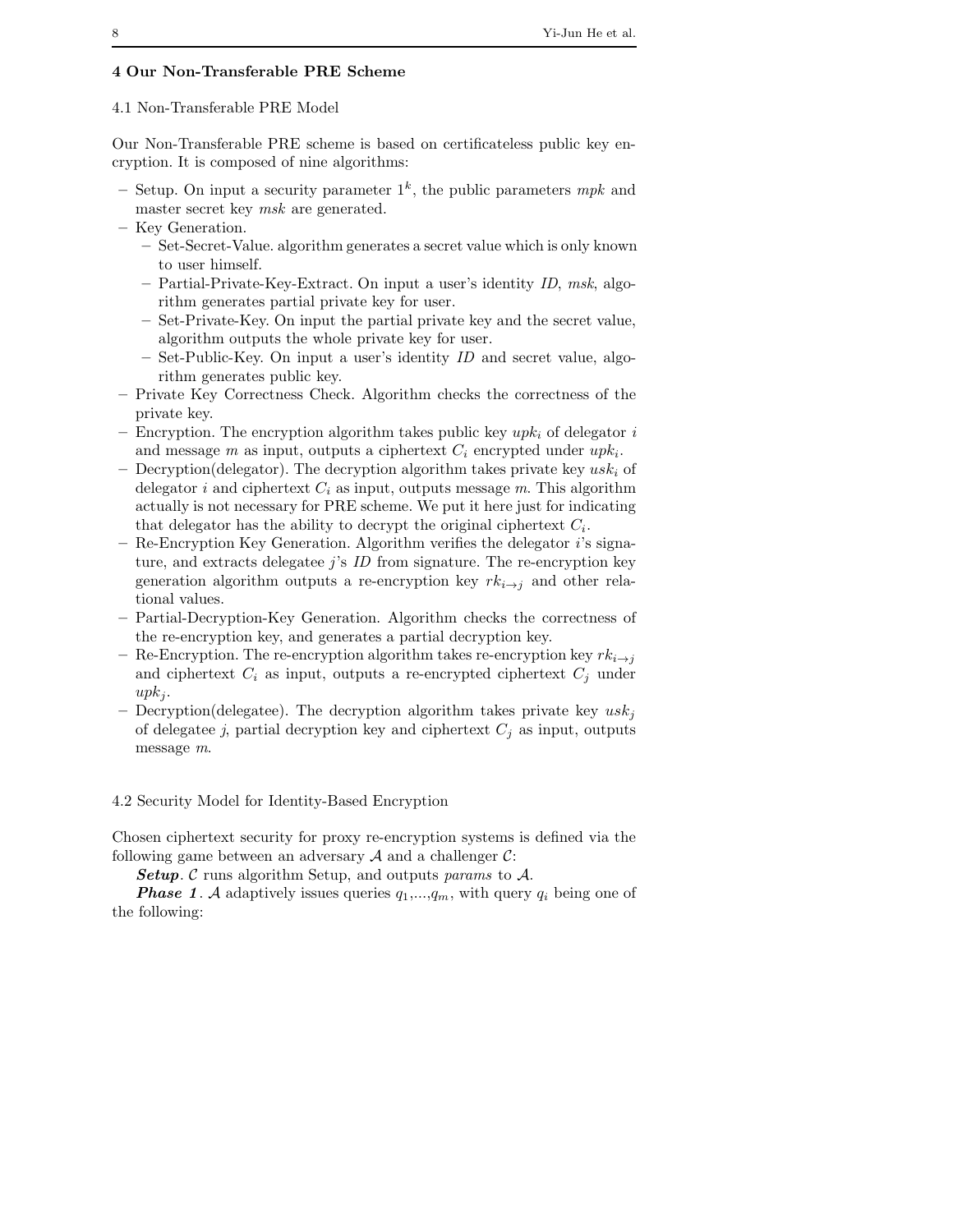- $(pkextract, ID<sub>i</sub>)$ : public key extraction for user  $ID<sub>i</sub>$
- $(energy t, ID<sub>i</sub>, m<sub>i</sub>)$ : encryption of plaintext for user  $ID<sub>i</sub>$
- $(pskextract, ID<sub>i</sub>)$ : partial private key extraction for user  $ID<sub>i</sub>$
- $-$  (*rkextract*,  $ID_i$ ,  $ID_{i'}$ ): re-encryption key extraction for delegator  $ID_i$  and delegatee  $ID_{i'}$
- $(decrypt, ID<sub>i</sub>, c<sub>i</sub>)$ : decryption of ciphertext for  $ID<sub>i</sub>$
- $-$  (reencrypt,  $ID_i$ ,  $ID_{i'}, c_i$ ): re-encryption of ciphertext for  $ID_i$  to  $ID_{i'}$

*Challenge*. The adversary submits two plaintexts  $M_0, M_1 \in \mathcal{M}$  and an identity  $ID_i$ .  $ID_j$  must not have appeared in any key generation query in Phase 1. The challenger selects a random bit  $b \in \{0, 1\}$ , sets  $C = \text{Energy}(params, ID_i, M_b)$ , and sends *C* to the adversary as its challenge ciphertext.

**Phase 2.** This phase proceeds as in Phase 1. However A is restricted from issuing the following queries:

- 1.  $(encrypt, ID_j, M_0)$  and  $(encrypt, ID_j, M_1)$
- 2.  $\left(\text{decrypt}, \text{ID}_j, c_j\right)$
- 3. Any pair of queries  $(rkeatrac, ID_j, ID'_j)$  and  $(decrypt, ID'_j, c'_j)$  where  $c'_j$ is the re-encrypted ciphertext using  $rk_{j\rightarrow j'}$ .

*Guess*. Finally, A submits a guess  $b' \in \{0, 1\}$ . The adversary wins if  $b = b'$ . We call an adversary  $A$  in the above game a IND-ID-CCA adversary.

**Definition 1.** *A proxy re-encryption scheme is said to be*  $(t, q_{ID}, q_c, \epsilon)$ IND-ID-CCA *secure, if all t-time* IND-ID-CCA *adversaries making at most* qID *private key queries and at most* q<sup>c</sup> *chosen ciphertext queries have advantage at most*  $\epsilon$  *in winning the above game.* 

*Recipient-Anonymity.* Informally, we say that a system is anonymous if an adversary cannot distinguish the public key *ID* under which a ciphertext was generated. More formally, we can incorporate anonymity into our game above through the following simple modification. In the Challenge phase, the adversary outputs two identities  $ID_0$  and  $ID_1$  not queried in Phase 1 and two messages  $M_0$  and  $M_1$ . The challenger picks two random bits  $b, c \in \{0, 1\}$ , uses  $ID<sub>b</sub>$  to encrypt  $M<sub>c</sub>$ , and sends the resulting ciphertext  $C$  to the adversary. Phase 2 is like Phase 1, except that the adversary cannot request a private key for  $ID_0$  or  $ID_1$ , or the decryption of *C* under either identity. Finally, in the Guess phase, the adversary guesses two bits *b'*, *c'* and wins if  $b = b'$  and  $c = c'$ . We define the adversary's advantage in this game to be  $|\Pr[b=b' \land c=c']-\frac{1}{4}|,$ and we call an adversary  $A$  in this modified game a ANON-IND-ID-CCA adversary.

*Definition 2. A proxy re-encryption scheme is (t,*  $q_{ID}$ *,*  $q_c$ *,*  $\epsilon$ *)* ANON-IND-ID-CCA *secure, if all t-time* ANON-IND-ID-CCA *adversaries making at most*  $q_{ID}$  *private key queries and at most*  $q_c$  *chosen ciphertext queries have advantage at most*  $\epsilon$  *in winning the modified game.* 

#### 4.3 Non-Transferable PRE Scheme Construction

We construct the Non-Transferable PRE scheme based on the basic IBE system proposed in [8]. However, the IBE system in [8] cannot fully satisfy our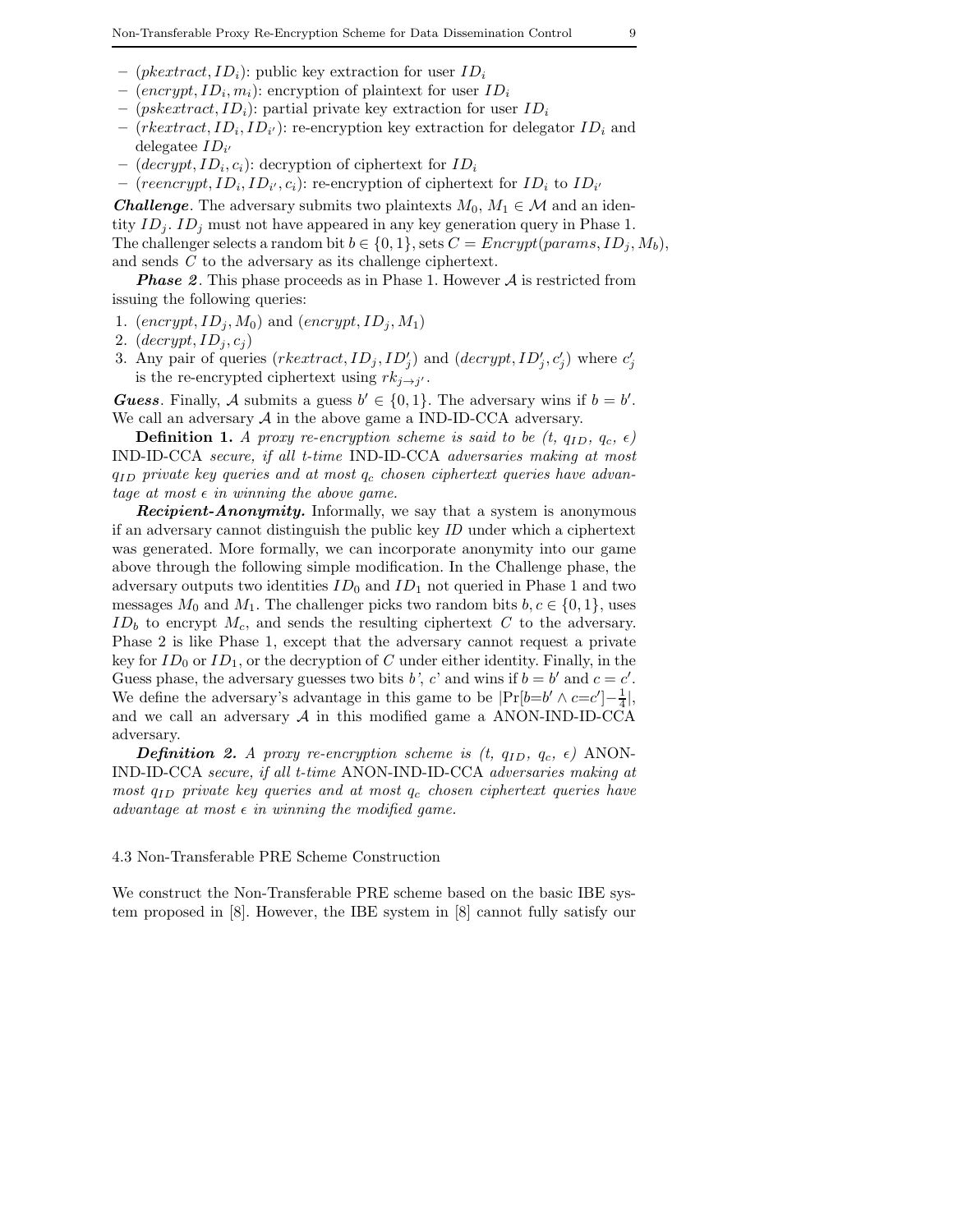security requirement. We transformed this IBE system into a certificateless public key encryption system [2], so that our PRE scheme based on this new certificateless public key encryption system can successfully solve the transferable problem in existing PRE schemes. The main ideas of the scheme are as follow: Before delegation, delegator will send delegatee's identity to PKG. PKG is responsible for generating the re-encryption key, and sending this key and some other information to delegator. Delegator checks the correctness of the re-encryption key, and generates a partial decryption key making use of the information received from PKG. Then, delegator sends the re-encryption key to the proxy, and the partial decryption key to delegatee. The proxy reencrypts the original ciphertext from delegator, and sends the re-encrypted ciphertext to delegatee. The delegatee can decrypt the ciphertext using his private key and the partial decryption key received from delegator.

In the following sections, we let Alice  $(A)$  be the delegator, and Bob  $(B)$ be the delegatee.

## *Setup*:

Let *G* and  $G_T$  be groups of order *p* such that *p* is a *k*-bit prime, and let  $e : G \times G \to G_T$  be the bilinear map.  $H_I:\{0,1\}^* \to \mathbb{Z}_p$ ,  $H:\{0,1\}^* \to$  $Z_p$ ,  $H':G_T \to Z_p$  are secure hash functions. The PKG selects four random generators  $h_1$ ,  $h_2$ ,  $h_3$ ,  $g \in G$  and randomly chooses  $\alpha \in Z_p$ . It sets  $g_1 = g^{\alpha}$ . Define the message space  $\mathcal{M} \in G_T$ . The public parameters  $mpk$  and master secret key *msk* are given by

$$
mpk = (g, g_1, h_1, h_2, h_3, H_I, H, H', \mathcal{M}), msk = (\alpha)
$$

#### *Key Generation*:

This is a protocol through which a user *U* with an identity *ID* can securely get his partial private key from PKG.

On input the public key/master secret key pair (*mpk*, *msk*) and an identity  $ID_A \in \{0,1\}^k$  of entity A, the PKG computes  $id_A = H_I(ID_A)$ . If  $id_A = \alpha$ , it aborts. Otherwise, the protocol proceeds as follow:

- Set-Secret-Value. Entity *A* selects  $r_A$  ∈  $Z_p$  at random.  $r_A$  is *A*'s secret value.
- **–** Partial-Private-Key-Extract.
	- 1. *A* sends  $R = h_1^{r_A}$  to PKG, and gives PKG the following zero-knowledge proof of knowledge:

$$
PK\{r_A: R = {h_1}^{r_A}\}
$$

- 2. PKG randomly selects  $r'_A$ ,  $r_{A,2}$ ,  $r_{A,3} \in Z_p$  and computes  $h'_A = (Rg^{-r'_A})^{1/(\alpha - id_A)}, h_{A,2} = (h_2g^{-r_{A,2}})^{1/(\alpha - id_A)}, h_{A,3} = (h_3g^{-r_{A,3}})^{1/(\alpha - id_A)}$ and sends *A*'s partial private key  $(r'_A, h'_A, r_{A,2}, h_{A,2}, r_{A,3}, h_{A,3})$  to *A*.
- **–** Set-Private-Key. *A* computes

$$
r_{A,1} = r'_A/r_A, h_{A,1} = (h'_A)^{1/r_A} = (h_1 g^{-r_{A,1}})^{1/(\alpha - id_A)}
$$

Then, *A*'s private key can be denoted as

$$
usk_A = (r_A, r_{A,1}, h_{A,1}, r_{A,2}, h_{A,2}, r_{A,3}, h_{A,3})
$$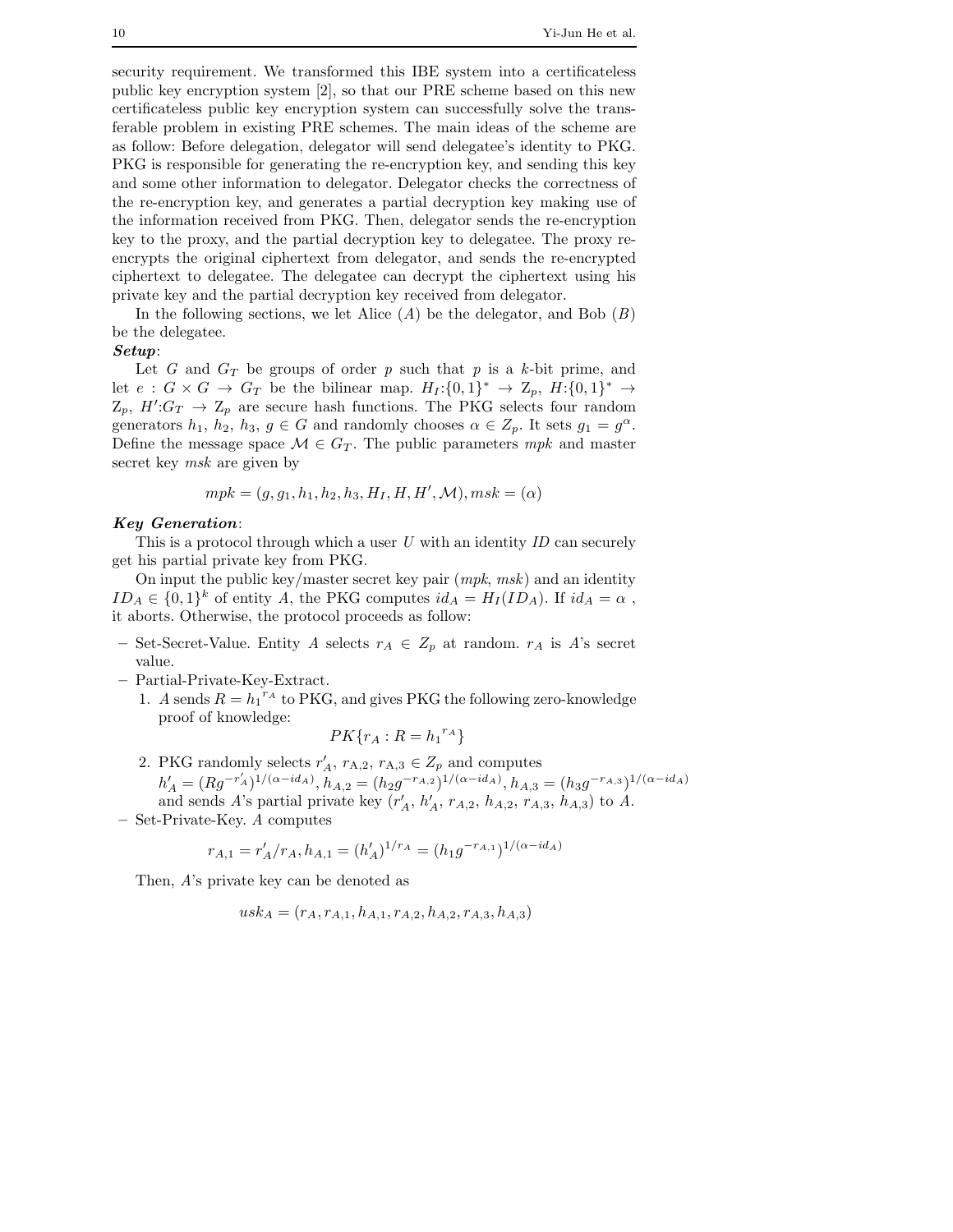Similarly, the delegatee *B*'s private key is denoted as

$$
usk_B = (r_B, r_{B,1}, h_{B,1}, r_{B,2}, h_{B,2}, r_{B,3}, h_{B,3})
$$

– Set-Public-Key. *A* publishes her public key  $upk_A = (p_{A,1}, p_{A,2})$ , where  $p_{A,1} = g_1^{r_A}$ , and  $p_{A,2} = g^{r_A id_A}$ . Anyone can verify the validity of  $upk_A$ by checking if the equalities  $e(g^{id_A}, p_{A,1})=e(g_1, p_{A,2}),$  and  $e(h_1^{r_A}, g_1)$  $e(h_1, p_{A,1})$  hold (i.e.,  $h_1^{r_A}$  can be obtained from PKG).

# *Private Key Correctness Check*:

On input  $(mpk, usk_{ID})$  and an identity  $ID \in \{0, 1\}^k$ , *A* computes  $id_A =$  $H_I (ID_A)$  and checks whether

$$
e(h_{A,i}, g_1/g^{id_A}) = e(h_i g^{-r_{A,i}}, g)
$$

for  $i=1,2,3$ . If correct, output 1. Otherwise, output 0.

## *Encryption*:

To encrypt a message  $m \in G_T$  using public key, sender checks that whether the equalities  $e(g^{id_A}, p_{A,1}) = e(g_1, p_{A,2})$  and  $e(h_1^{r_A}, g_1) = e(h_1, p_{A,1})$  hold. If not, output ⊥ and abort encryption. Otherwise, sender generates a unique randomly-selected secret parameter  $s \in Z_p$ , and computes  $id_A = H_I (ID_A)$ . Finally, sender outputs the ciphertext  $\mathcal C$  where:

 $C=(C_1,C_2,C_3,C_4,C_5,C_6) = (p_{A,1} {}^s p_{A,2}{}^{-s}, e(g,g) {}^s,m \cdot e(g,h_1)^{-s}, e(g,g) ^{H'(m)},$  $g^{s\beta + H'(m)}, e(g, h_2)^s e(g, h_3)^{s\beta}).$ We set  $\beta = H(C_1, C_2, C_3, C_4)$ .

*Decryption(delegator)*:

To decrypt a ciphertext  $C = (C_1, C_2, C_3, C_4, C_5, C_6)$  using secret key  $usk_A$ , delegator Alice computes  $\beta = H(C_1, C_2, C_3, C_4)$  and tests whether

$$
e(C_5, g) = C_2^{\beta} C_4
$$

and

$$
C_6 = e(C_1, h_{A,2}h_{A,3}{}^{\beta})^{1/r_A} \cdot C_2{}^{r_{A,2}+r_{A,3}\beta}
$$

If it is not equal, outputs ⊥. Else computes

$$
m = C_3 \cdot e \left( C_1, h_{A,1} \right)^{1/r_A} \cdot C_2^{r_{A,1}}
$$

If  $e(g, g)^{H'(m)} = C_4$  holds, return *m*; otherwise return  $\perp$ .

The following Re-Encryption process is done through an interactive protocol among Alice, Bob, PKG and Proxy, which is shown in Figure 2.

## *Re-Encryption Key Generation*:

1. In our PRE scheme, Bob is only allowed to decrypt messages intended for Alice during some specific time period *i*. To achieve this property, the delegator Alice generates a random value  $a_i \in Z_p$  for each time period *i*, where  $i \geq 1$ .  $a_i$  will be invalid after the period *i*. Alice signs Bob's identity  $ID_B$ , and sends the signature  $\sigma$ ,  $ID_B$ ,  $a_i$  to PKG via a secure channel. Delegator Sign: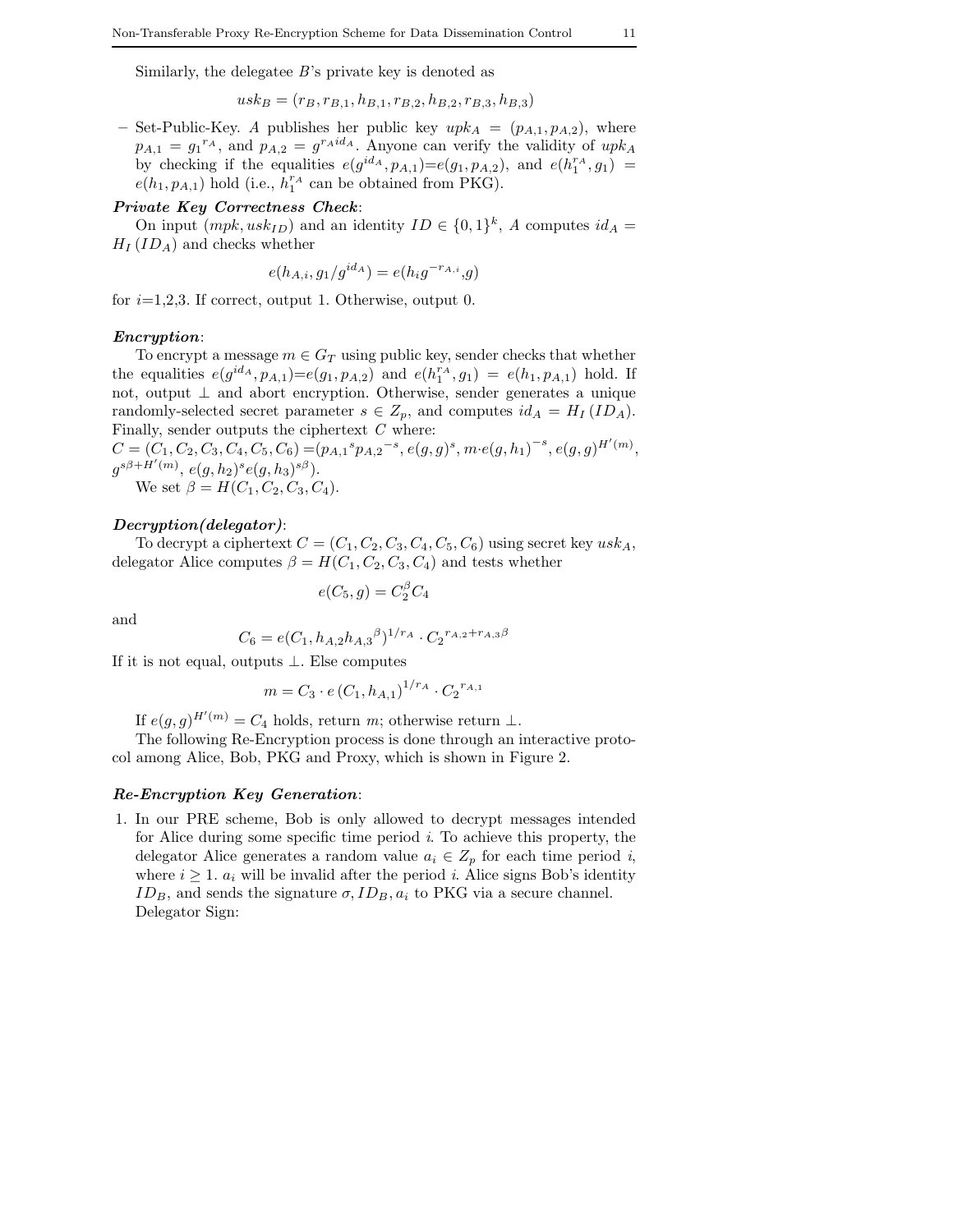

**Fig. 2** Proposed Non-Transferable Proxy Re-encryption framework

- − Choose  $z \in Z_p$ , and compute  $U = g^z$ .
- $-$  Compute  $V = H_I (ID_B, U)$ .
- Compute  $W = g^{\alpha r_A + V}$ .
- The signature on  $ID_B$  is  $\sigma = (U, W)$ .
- 2. PKG verifies Alice to identify the identity of the delegator. PKG Verify:
	- $-$  Compute  $V = H_I (ID_B, U)$ .
	- $-$  Accept the signature iff  $e(h_1, W) = e(h_1^{r_A}, g^{\alpha})e(h_1, g)^{V}$ .
- 3. If verification passes, PKG generates a unique randomly-selected secret parameter  $y \in Z_p$ , and computes re-encryption key  $rk_{A\to B} = \left(\frac{\alpha - id_B}{\alpha - id_A} + \frac{\alpha - id_B}{\alpha - id_B}\right)$  $a_i y) \bmod p, A_1 = \left( h_1{}^{r_A} g^{-r'_A} \right)^y, B_1 = \left( h_1{}^{r_B} g^{-r'_B} \right)^{a_i y/(\alpha - id_B)}, B_2 = h_1{}^{a_i y}$

and sends  $rk_{A\rightarrow B}$ ,  $A_1$ ,  $B_1$ ,  $B_2$  to Alice.

## *Partial-Decryption-Key Generation:*

- 4. Delegatee Bob sends  $h'_B$  to Alice via a secure and authenticated channel.
- 5. Alice checks whether

$$
e(h_1, B_1) = e(B_2, h'_B)
$$

to ensure  $B_1$  is a valid value which will help delegatee for decryption later. If correct, output 1, otherwise, output 0.

6. Alice checks whether

$$
h'_A{}^{(id_A - id_B)} \cdot {A_1}^{a_i} \cdot \left( {h_1}^{r_A} g^{-r'_A} \right) = \left( {h_1}^{r_A} g^{-r'_A} \right)^{r k_{A \to B}}
$$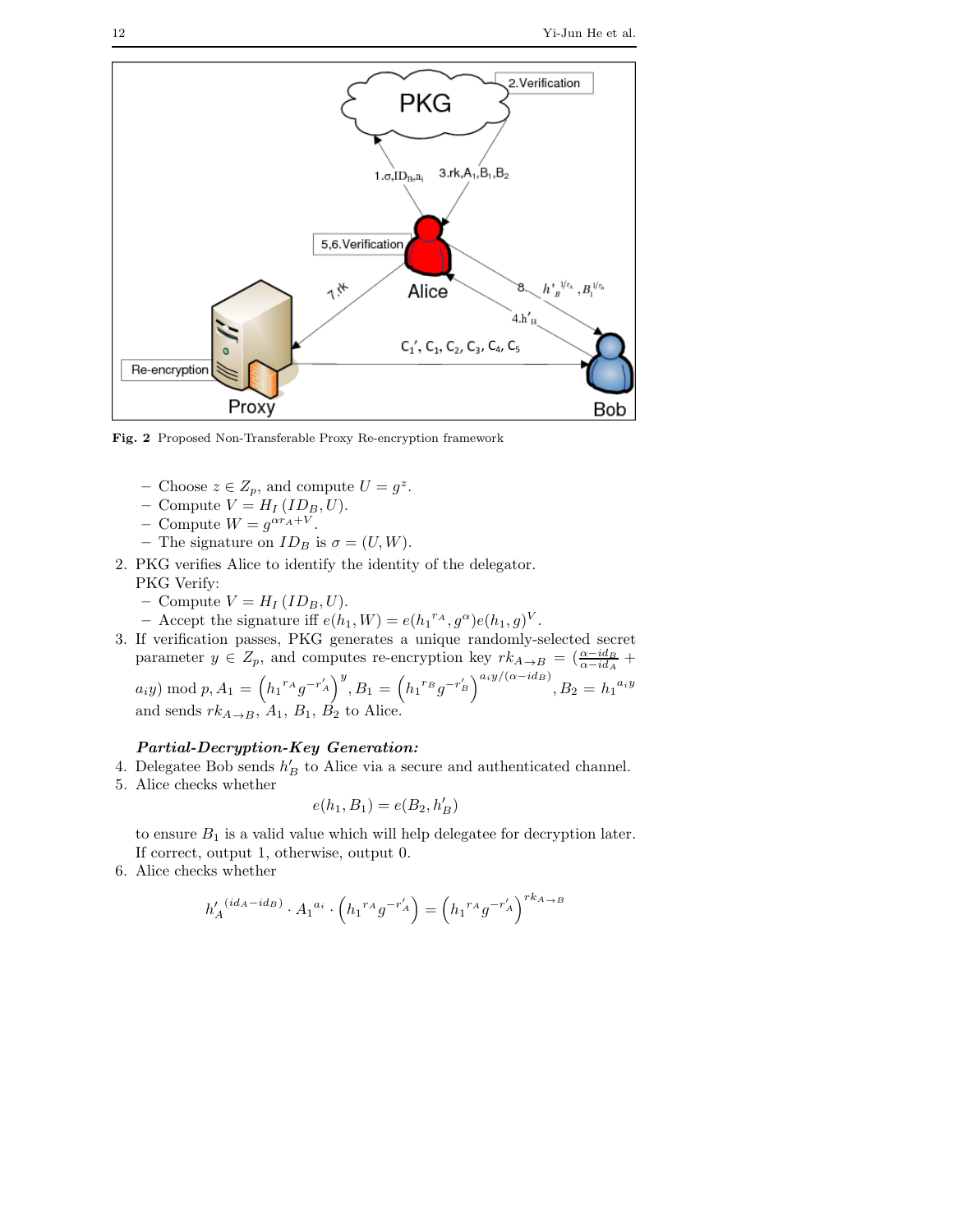to ensure that  $rk_{A\to B}$  is a re-encryption key generated properly for delegation from her to Bob.

- 7. Alice sends the re-encryption key  $rk_{A\rightarrow B}$  to Proxy via an authenticated channel.
- 8. Alice computes  $h_B^{1/r_A}$  and  $B_1^{1/r_A}$ , and sends them to Bob as partial decryption key.

### *Re-Encryption:*

Proxy computes  $\beta = H(C_1, C_2, C_3, C_4)$  and tests whether

$$
e(C_5, g) = C_2^{\beta} C_4
$$

If it is not equal, output  $\bot$ . Else computes  $C_1' = C_1^{rk_{A\to B}} = g^{r_A s(\alpha - id_A)(\frac{\alpha - id_B}{\alpha - id_A} + a_i y)},$ and sends  $(C_1', C_1, C_2, C_3, C_4, C_5)$  to Bob.

## *Decryption (delegatee)*:

Bob computes  $\beta = H(C_1, C_2, C_3, C_4)$  and tests whether

$$
e(C_5, g) = C_2^{\beta} C_4
$$

If it is not equal, output  $\bot.$  Else Bob computes  $C_3 \frac{e(C_1, h'_B)^{(1/r_A)(1/r_B)})C_2{}^{r_B,1}}{e(C_1, B_1)^{(1/r_A)(1/r_B)}}$  $e(C_1,B_1{}^{(1/r_A)(1/r_B)})$  $=C_3\frac{e(g^{r_{A}s(\alpha-id_{A})(\frac{\alpha-id_{B}}{\alpha-id_{A}}+a_{i}y)}{a_{i}y},(h_{1}g^{-r_{B,1}})^{\frac{1}{(\alpha-id_{B})r_{A}}})(e(g,g)^{s})^{r_{B,1}}} {a_{i}y}$  $e(g^r A^{s(\alpha-i d_A)}, (h_1 g^{-r_B}, 1) \overbrace{(\alpha-i d_B) r_A}^{a_i y})$  $=C_3e(g^{s(\alpha-id_A)(\frac{\alpha-id_B}{\alpha-id_A})},(h_1g^{-r_{B,1}})^{\frac{1}{(\alpha-id_B)}})e(g,g)^{s*r_{B,1}}$  $= m \cdot e(g, h_1)^{-s} e(g^{s(\alpha - id_B)}, (h_1 g^{-r_{B,1}})^{\frac{1}{(\alpha - id_B)}}) e(g, g)^{s r_{B,1}}$ = *m* If  $e(g, g)^{H'(m)} = C_4$  holds, return *m*; otherwise return  $\perp$ .

## **5 Comparison with Existing Proxy Re-encryption Schemes**

The main advantage of our scheme is: It achieved Non-transferable property, Non-Key-escrow property and Non-PKG-despotism property, in which Non-Key-escrow property and Non-PKG-despotism property are defined by us especially for estimating security of a PKG involved PRE schemes. To compare some existing proxy re-encryption schemes with our proposed scheme as fully as possible, we also analyze below some important properties defined in [3]. The comparison results are presented in Table 1.

**–** Non-transferable: In PRE, the proxy and a set of colluding delegatees cannot re-delegate decryption rights. This is called Non-transferable. For example, from  $rk_{A\to B}$ ,  $sk_B$  and  $pk_C$ , they cannot produce  $rk_{A\to C}$ .

*Proof* :Now go back to our scheme for a concrete discussion. After one delegation, the proxy holds  $rk_{A\to B}$ , and the delegatee Bob holds  $(r_B, r_{B,1})$ and  $(DK_0 = h_B'^{1/r_A}, DK_1 = B_1^{1/r_A})$ . If proxy and Bob want to launch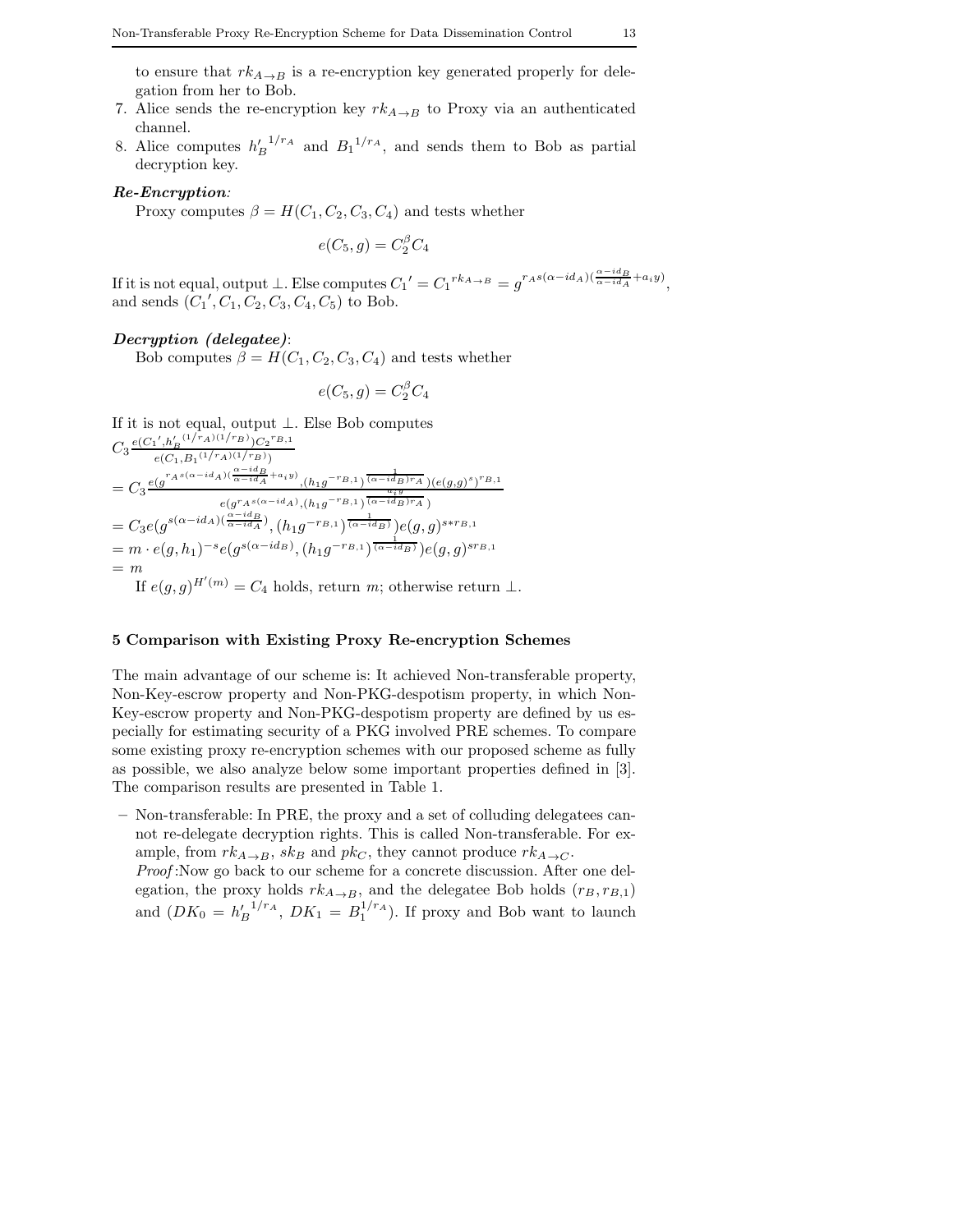an attack in order to re-delegate the decryption right to others, Bob may compute  $DK_2 = DK_0^{1/r_B}$  and  $DK_3 = DK_1^{1/r_B}$  by himself, then the proxy exponentiate the  $DK_2$  by  $rk_{A\rightarrow B}$ . Given  $(C_1, C_2, C_3)$  which is the original ciphertext for the delegator, anyone who holds  $(DK_2, DK_3, r_{B,1})$  can decrypt by  $C_3 \cdot e(C_1, DK_2) \cdot C_2^{r_{B,1}}/e(C_1, DK_3)$ . However, notice that whatever method (2-party computation, or oblivious computation) the proxy and delegatee used to compute the  $DK_2, DK_3$ , this re-delegation will success only when Bob wishes to send his secret key  $r_{B,1}$  explicitly to other parties, because  $r_{B,1}$  must be used to exponentiate  $C_2$  for decrypting the ciphertext. Further,  $C_2$  is changeable in each delegation due to the random number *s* is changing, so  $C_2^{r_{B,1}}$  cannot be computed offline, and  $r_{B,1}$  must be sent explicitly to other parties. But by doing so, Bob may put himself in danger, because his private key would be known to PKG once other parties report  $r_{B,1}$  to PKG. Since the only way for Bob and proxy to transfer decryption capabilities to other parties is to expose Bob's secret key, Bob would not run the risk of launching such attack. Thus we achieved the purpose of preventing delegatees from colluding with proxy to re-delegate the decryption right. Non-transferable property is achieved in our scheme. **–** *Non-Key-escrow*: In PRE, PKG should not be allowed to decrypt both original ciphertext and re-encrypted ciphertext for anyone, this is called

Non-Key-escrow.

Most of PKG-based PRE schemes do not achieve this property as discussed in section 2. However, in our proposed scheme, the original ciphertext is decrypted by  $m = C_3 \cdot e(C_1, h_{A,1})^{1/r_A} \cdot C_2^{r_{A,1}},$  in which  $r_A$  is needed for decryption. Moreover, the re-encrypted ciphertext is decrypted by  $m = C_3 \frac{e(C_1', h'_B(1/r_A)(1/r_B)) C_2^{r_B} (1/r_A)(1/r_B)}{e(C_1 - P_1(1/r_A)(1/r_B))}$  $e^{(C_1, B_1^{(1/r_A)(1/r_B)})}$ , in which  $r_B$  is needed for decryption. Notice that  $r_A$  is the secret value of delegator, and  $r_B$  is the secret value of delegatee. PKG holds neither  $r_A$  nor  $r_B$ . Thus only users themselves can decrypt the ciphertext, not the PKG. Non-Key-escrow property is achieved in our scheme.

**–** *Non-PKG-despotism*: In PRE, PKG is not allowed to generate a proper re-encryption key arbitrarily for delegating decryption right without permission from delegator, this is called Non-PKG-despotism.

In our proposed scheme, delegator participants actively to help PKG generating re-encryption key by sending the random value  $a_i$ , and the validity of the re-encryption key will be verified by delegator by checking if  $h'_A{}^{(id_A - id_B)} \cdot A_1{}^{a_i} \cdot \left(h_1{}^{r_A}g^{-r'_A}\right) = \left(h_1{}^{r_A}g^{-r'_A}\right)^{rk_A \to B}$ . If PKG misbehaved, delegator can detect it via validity verification. Further, delegator is responsible for generating a partial decryption key  $(h_B^{\prime})^{1/r_A}, B_1^{1/r_A})$  for delegatee using his own secret value  $r_A$ . Without the participation of the delegator, delegatee is unable to decrypt the re-encrypted ciphertext, even if PKG may collude with proxy to do re-encryption illegally (PKG can do this by sending the re-encryption to proxy directly, without passing the delegator). In another word, the re-encryption key generated by PKG alone is useless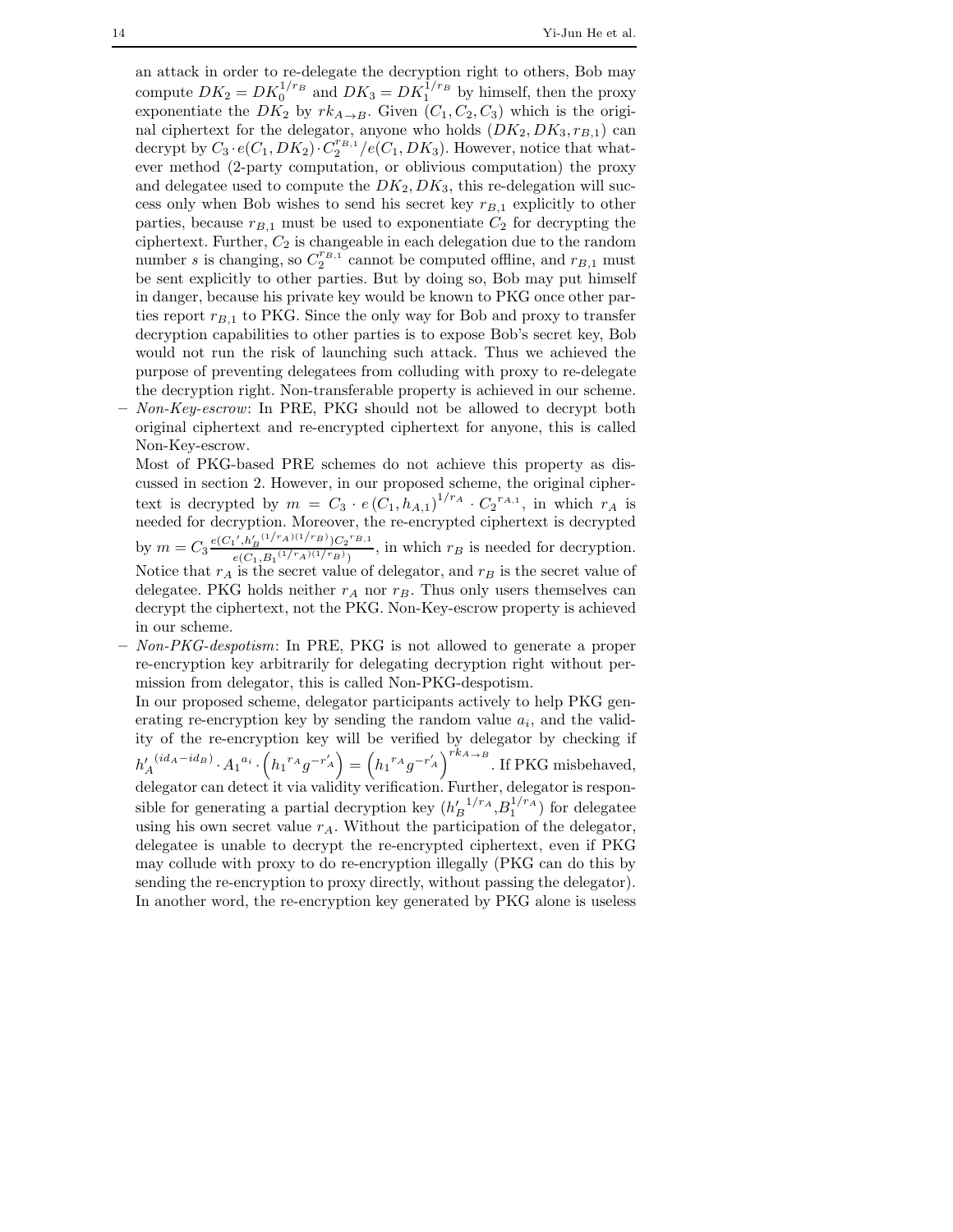unless delegator is willing to help to generate the partial decryption key. Thus completely resolves the PKG despotism problem.

- **–** *Unidirectional*: Delegation from A → B does not allow re-encryption from  $B \to A$ .
	- In our scheme,  $rk_{A\to B}$  is in the form of  $\left(\frac{\alpha-id_B}{\alpha-id_A}+a_iy\right)$  mod p. It is impossible to modify it into a valid  $rk_{B\to A}$ .
- **–** *Non-interactive*: Re-encryption keys can be generated by Alice using Bob's public key; no trusted third party or interaction is required.
- In our proposed scheme, PKG is employed to generate re-encryption keys, so delegator needs to interact with PKG to generate the keys.
- **–** *Proxy invisible to delegator* : In Ateniese's scheme, a property called *proxy invisibility* is achieved. This property in their work means the sender needs to know the existence of proxy, in order to decide whether to generate first-level encryption or second-level encryption, but the delegatee need not to know the proxy existence. However, in our proposed scheme, proxy is invisible to delegator, since there is only one form of encryption, but visible to delegatee because delegatee needs to decide whether to decrypt a normal form of ciphertext or a re-encrypted form of ciphertext. Thus, we differentiate these two situations by using "Proxy invisible to delegator" and "Proxy invisible to delegatee". Our scheme achieved "Proxy invisible to delegator", on the contrary, Ateniese's scheme achieved "Proxy invisible to delegatee".
- **–** *Original-access*: Alice can decrypt re-encrypted ciphertexts that were originally sent to her.

This has been proved in our scheme construction.

**–** *Key optimal*: The size of Bob's secret storage remains constant, regardless of how many delegations he accepts.

Like Ateniese's scheme, delegatee is allowed to decrypt re-encrypted ciphertext during some specific time period *i*. Thus information received from PKG for decryption only need to exist temporarily in delegatee's side. After a time period *i*, the information would be invalid. Delegatee can delete the information immediately. Thus in the long run, our scheme is still key optimal.

**–** *Collusion-"safe"*: Bob and the proxy's collusion cannot recover Alice's secret key.

In our proposed scheme, secrecy of Alice's secret key depends on a random value  $r_A$ . It is chosen by Alice, and is not used in re-encryption key. Although Bob and proxy collude, they cannot recover it.

**–** *Temporary*: Bob is only able to decrypt messages intended for Alice that were authored during some specific time period *i*.

In our scheme, to achieve temporary proxy re-encryption, for each time period  $i \geq 1$ , Alice generates a random value  $a_i \in Z_p$ . Because  $a_i$  will be invalid after time period *i*, the re-encryption key's life cycle is also period *i*. We remark that in most existing schemes we are aware, including our scheme, the temporary property is achieved based on the assumption that the proxy will update the re-encryption key after each period expires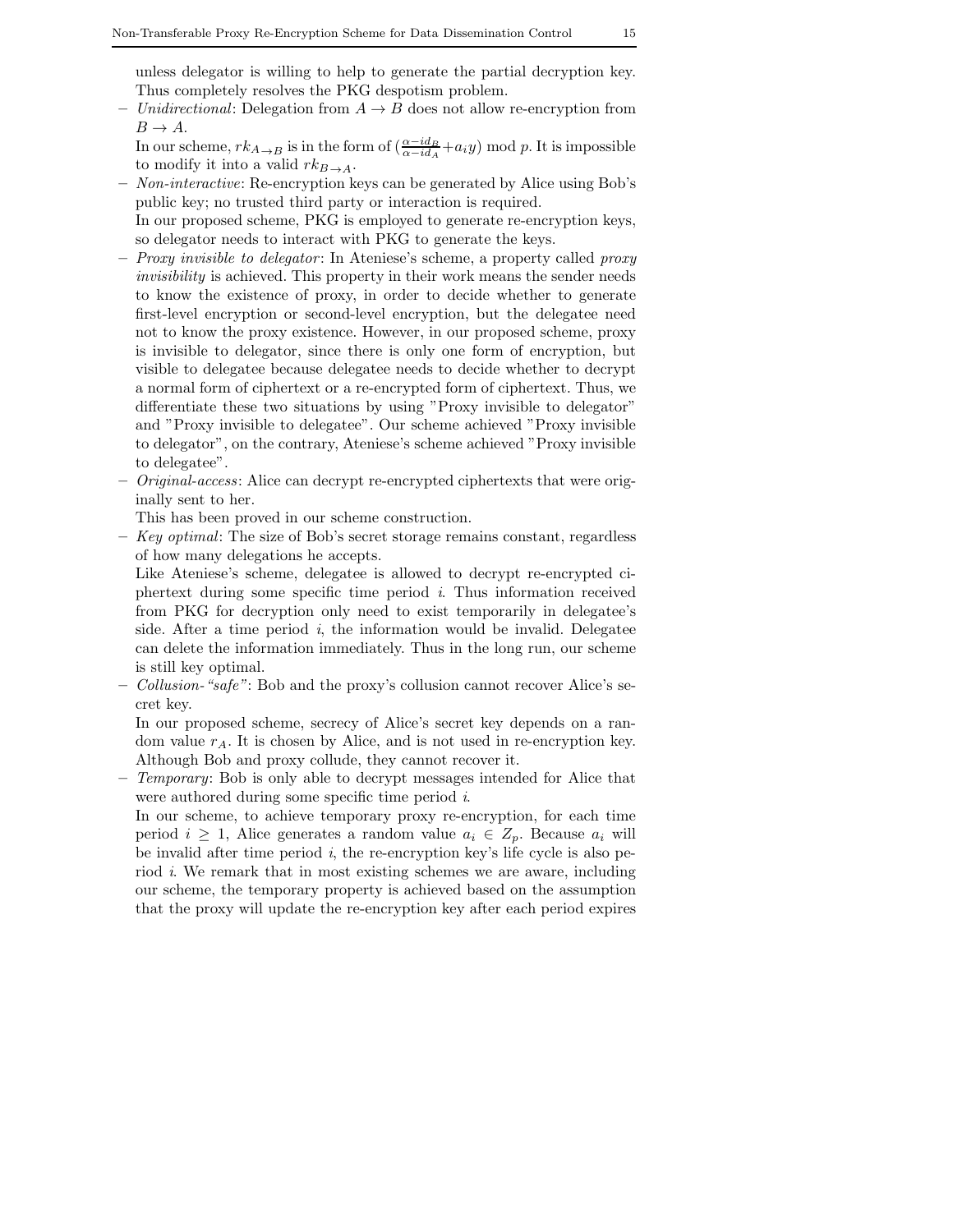|  |  |  |  | <b>Table 1</b> Security Comparison of existing PRE schemes and our proposed scheme |  |  |  |
|--|--|--|--|------------------------------------------------------------------------------------|--|--|--|
|--|--|--|--|------------------------------------------------------------------------------------|--|--|--|

| Property           | BBS [4]      | $\lceil 9 \rceil$<br>ID | Ateniese [3] | Wang $[21]$ | Our Scheme          |
|--------------------|--------------|-------------------------|--------------|-------------|---------------------|
| Uni-directional    | No           | Yes                     | Yes          | Yes         | Yes                 |
| Non-interactive    | No           | Yes                     | Yes          | No          | No                  |
| Proxy invisibility | $_{\rm Yes}$ | No                      | Yes#         | Yes         | $\gamma_{\rm es}\#$ |
| Original-access    | $_{\rm Yes}$ | Yes                     | Yes          | No          | Yes                 |
| Key optimal        | $_{\rm Yes}$ | No                      | Yes          | Yes         | Yes                 |
| Collusion-safe     | No           | No                      | $_{\rm Yes}$ | Yes         | Yes                 |
| Temporary          | Yes!         | Yes!                    | Yes!         | No          | Yes!                |
| Non-transitive     | No           | Yes                     | Yes          | Yes         | Yes                 |
| Non-transferable   | No           | No                      | No.          | $No*$       | Yes                 |
| Non-Key-escrow     |              | No                      |              | No          | Yes                 |
| Non-PKG-despotism  |              | No                      |              | No          | Yes                 |

(∗) PKG alone can transfer

 $($ #) Ateniese [3] can only achieve proxy invisible to delegatee, our scheme can only achieve proxy invisible to delegator.

(!) possible to achieve with additional assumption and overhead.

and re-encrypt the ciphertext using the updated re-encryption key. Otherwise, if proxy always uses the expired re-encryption key to re-encrypt a ciphertext, as long as the re-encryption is correct, the delegatee can always decrypt the re-encrypted ciphertext using expired decryption key. In this case, Temporary property cannot be achieved.

*Non-transitive*: Based on the re-encryption keys,  $rk_{A\rightarrow B}$  and  $rk_{B\rightarrow C}$ , the proxy cannot produce  $rk_{A\to C}$ .

In our proposed scheme, the re-encryption key is generated using the master secret key of the PKG, proxy cannot generate  $rk_{A\to C}$  without knowing the master secret key. And the delegatee's identity is included in the reencryption key, the proxy is unable to replace the delegatee with another party. So even with the keys  $rk_{A\rightarrow B}$  and  $rk_{B\rightarrow C}$ , the proxy cannot produce  $rk_{A\to C}$ .

Our scheme adds more rounds of interaction for the following reasons:

- **–** Private Key Correctness Check is added for checking the partial private key generated by PKG, since PKG is not fully trusted in our assumption.
- **–** In Re-encryption Key Generation, step 1 and 2 are added for PKG to verify delegator and get delegatee's identity, since PKG is responsible for generate re-encryption key. Without verification, attacker may impersonate delegator to trick PKG into generating re-encryption key.
- **–** Partial-Decryption-Key Generation is added to prevent PKG, proxy and delegatee re-delegating decryption right from colluding. With this step, even if PKG, proxy and delegatee's collude, they are unable to generate re-encryption key for re-delegating decryption right without the original delegator's help.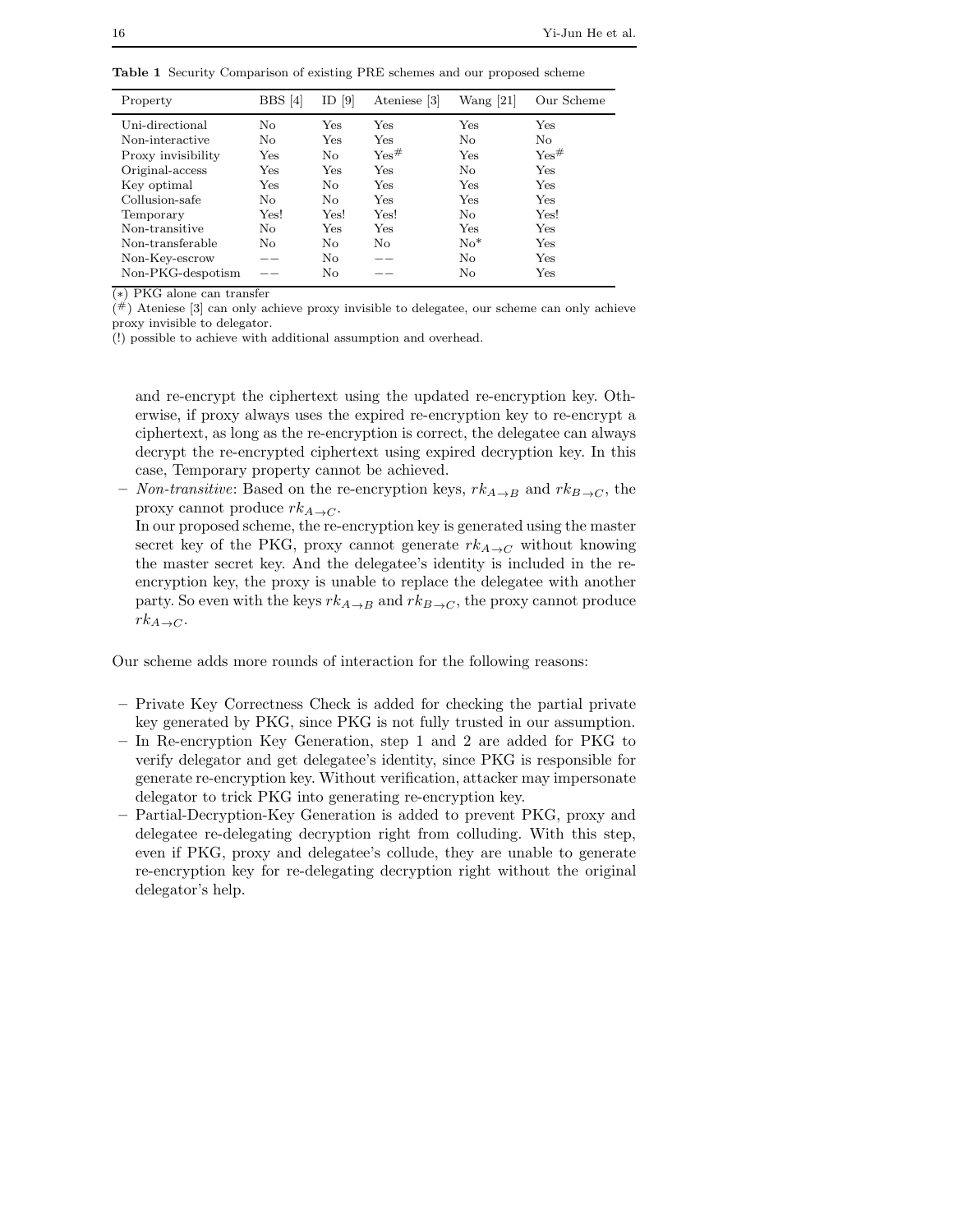#### **6 Formal Security Analysis**

In this section, we will prove the IND-ID-CCA security and ANON-IND-ID-CCA security for our scheme under the security model mentioned in section 4.2.

*Theorem 1. Assume the truncated decision (*t*,* ε*,* q*)-*ABDHE *assumption holds for*  $(G, G_T, e)$ *. Then, the above non-transferable re-encryption scheme is IND-ID-CCA secure even when the proxy and the delegatees are colluding.*

*Proof* Let A be an adversary who breaks the IND-ID-CCA security of our system (in particular, when the proxy and the delegatees are colluding). We construct an algorithm,  $\beta$ , that solves the truncated decision q-ABDHE problem, as follows. B takes as input a random truncated decision  $q$ -ABDHE challenge  $(g', g'_{q+2}, g, g_1, ..., g_q, Z)$  where Z is either  $e(g_{q+1}, g')$  or a random element of  $G_T$  (recall that  $g_i = g^{(\alpha^i)}$ ). Algorithm B proceeds as follows.

*Setup:* B generates three random polynomials  $f_1(x) \in Z_p[x]$ ,  $f_2(x) \in Z_p[x]$ and  $f_3(x) \in Z_p[x]$  all of degree q. It sets  $h_1 = g^{f_1(\alpha)}$ ,  $h_2 = g^{f_2(\alpha)}$  and  $h_3 =$  $g^{f_3(\alpha)}$  by computing them from  $(g, g_1, ..., g_q)$ . It sends the public parameters  $(g, g_1, h_1, h_2, h_3)$  to A. Since  $g, \alpha, f_1(x), f_2(x)$  and  $f_3(x)$  are chosen uniformly at random,  $h_1$ ,  $h_2$  and  $h_3$  are uniformly random as well and these public parameters have distribution identical to that in the actual construction.  $\beta$ maintains a list L to store the entry  $\langle ID_Q, pk_Q, pk_Q, sk_Q \rangle$  of every user with identity  $ID_Q$ , public key  $pk_Q$ , partial private key  $psk_Q$  and private key  $sk<sub>O</sub>$  it has been queried so far.

*Phase 1:* During this phase, A can issue the following queries:

- 1. (*pkextract*,  $ID_Q$ ): public key extraction for user  $ID_Q$
- 2. (encrypt,  $ID_Q, m_Q$ ): encryption of plaintext for user  $ID_Q$
- 3. (*pskextract*,  $ID_Q$ ): partial private key extraction for user  $ID_Q$
- 4.  $(rkext \cdot \text{rad}, ID_Q, ID_{Q'})$ : reencryption key extraction for delegator  $ID_Q$  and delegatee  $ID_{Q'}$
- 5. (decrypt,  $ID_Q, c_Q$ ): decryption of ciphertext for  $ID_Q$
- 6. (reencrypt,  $ID_Q$ ,  $ID_{Q'}$ ,  $c_Q$ ): reencryption of ciphertext for  $ID_Q$  to  $ID_{Q'}$

Note that  $A$  is not allowed to issue private key extraction queries since under our scheme, even PKG only knows the partial private key but not the complete private key of a user.

 $\beta$  responds to these queries as follows:

On (*pkextract*,  $ID_Q$ ), if  $ID_Q = \alpha$ ,  $\beta$  uses  $\alpha$  to solve the truncated decision q-ABDHE immediately. Otherwise, let  $F_{Q,2}(x)=(f_2(x)-f_2(ID_Q))/(x-ID_Q)$ and  $F_{Q,3}(x)=(f_3(x)-f_3(ID_Q))/(x-ID_Q)$  be two  $(q-1)$ -degree polynomials. B sets the partial private key for  $ID_Q$  to be  $(r'_Q, h'_Q, r_{Q,2}, h_{Q,2}, r_{Q,3}, h_{Q,3})$ which is  $(f_1(ID_Q), (Rg^{-r'_Q})^{1/(\alpha-ID_Q)}, f_2(ID_Q), g^{F_{Q,2}(\alpha)}, f_3(ID_Q), g^{F_{Q,3}(\alpha)})$ respectively. For  $i = 2, 3, g^{F_{Q,i}(\alpha)} = g^{(f_i(\alpha) - f_i(ID_Q))/(\alpha - ID_Q)} = (h_i g^{-r_{Q,i}})^{1/(\alpha - ID_Q)}.$ Next, B computes  $r_{Q,1} = r'_Q/r_Q$  and  $h_{Q,1} = (h'_Q)^{1/r_Q}$  to complete the private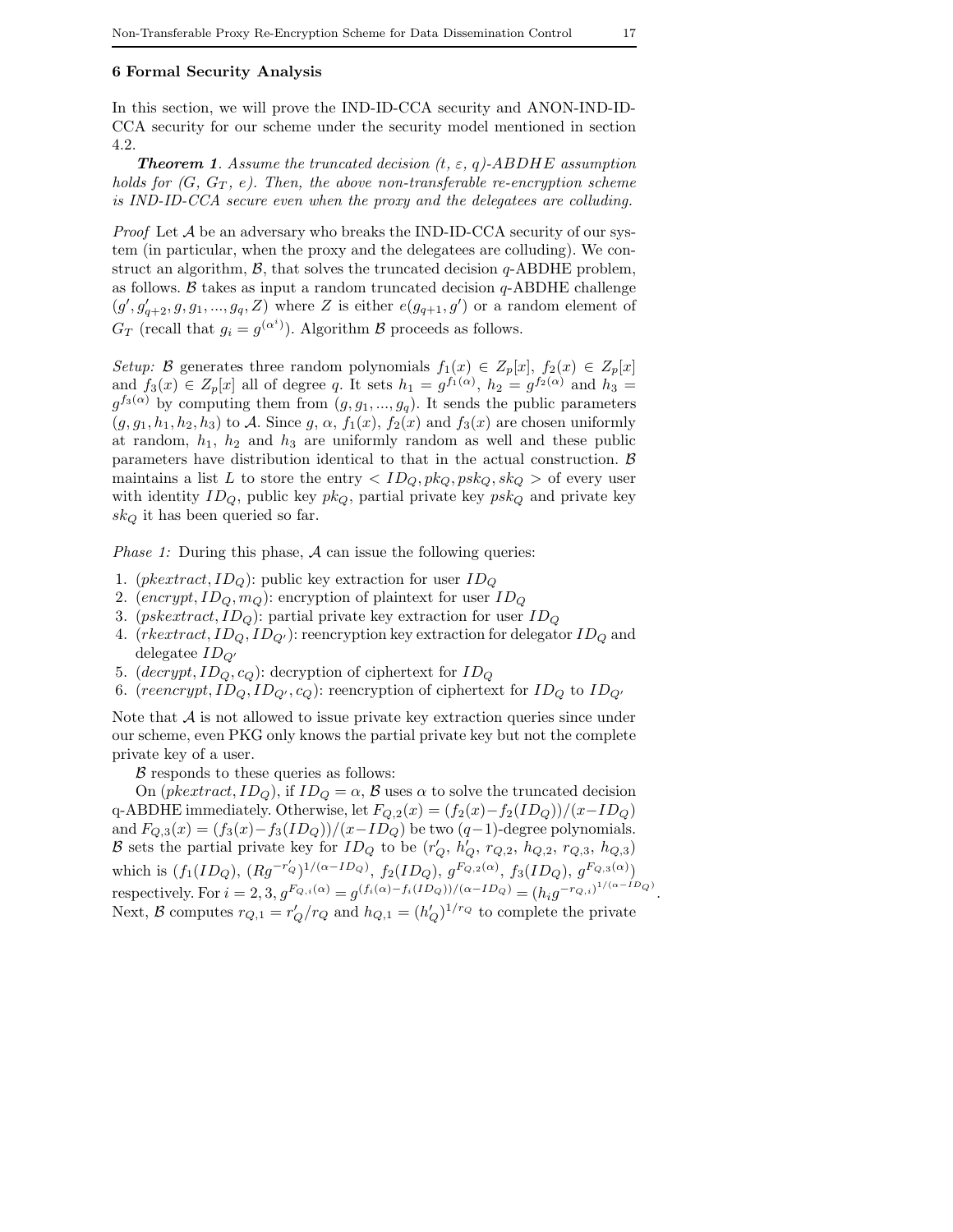key for  $ID_Q$ . The private key for  $ID_Q$  thus becomes  $(r_Q, r_{Q,1}, h_{Q,1}, r_{Q,2}, h_{Q,2},$  $r_{Q,3}, h_{Q,3}$ ). Note that this is a valid private key for  $ID_Q$  since for  $i = 1, 2, 3$ ,  $h_{Q,i} = (h_i g^{-r_{Q,i}})^{1/(\alpha - ID_Q)}$  as required. B then computes the public key for  $I_{D_Q}^{N_Q}$  as  $(g_1^{r_Q}, (g^{r_Q})^{ID_Q})$ , stores all these information into L and returns the public key to A.

On (encrypt,  $ID_Q, m_Q$ ), if  $ID_Q = \alpha$ ,  $\beta$  uses  $\alpha$  to solve the truncated decision q-ABDHE immediately. If  $ID<sub>O</sub>$  is in L, B simply extracts the public key in the corresponding entry. Otherwise,  $\beta$  generates the public key, partial private key and private key for  $ID_Q$  as in the above, stores them into  $L$ , encrypts  $m_Q$  by performing the usual encryption algorithm with the public key concerned and returns the ciphertext of  $m_Q$  to A.

On  $(pskextract, ID_Q)$ , if  $ID_Q = \alpha$  or  $ID_{Q'} = \alpha$ ,  $\beta$  uses  $\alpha$  to solve the truncated decision q-ABDHE immediately. If  $ID_Q$  is in  $L$ ,  $\beta$  simply returns the partial private key in the corresponding entry. Otherwise,  $\beta$  generates the public key, partial private key and private key for  $ID_Q$  as in the above, stores them into  $L$  and returns the partial private key to  $\mathcal{A}$ .

On  $(rkeatrac, ID_Q, ID_{Q'})$ , if  $ID_Q = \alpha$  or  $ID_{Q'} = \alpha$ ,  $\beta$  uses  $\alpha$  to solve the truncated decision q-ABDHE immediately. If  $ID_Q$  or  $ID_{Q'}$  or both are in L, B extracts the partial private key(s) in the corresponding entry(entries). Otherwise,  $\beta$  generates the public key, partial private key and private key for the identity not in  $L$  as in the above, stores them into  $L$  and uses the partial private keys concerned for further processing as follows.  $B$  computes the re-encryption key  $rk_{Q\to Q'}$  using the usual re-encryption key calculation algorithm except that B generates the random value  $a_i$  on behalf of  $ID_Q$  and  $\alpha$  is replaced by a random value (since  $\beta$  does not know the value of  $\alpha$ ). Note that although  $rk_{Q\to Q'}$  is an invalid re-encryption key, A has no way to verify its correctness since it does not possess the private key of  $ID_Q$  and it cannot query it from  $\beta$  either.

On  $\left(\text{decrypt}, ID_Q, c_Q\right)$ , if  $ID_Q = \alpha$ ,  $\beta$  uses  $\alpha$  to solve the truncated decision q-ABDHE immediately. If  $ID_Q$  is in  $L, B$  simply uses the private key in the corresponding entry to decrypt  $c_Q$  by performing the usual delegator decryption algorithm. Otherwise,  $\beta$  generates the public key, partial private key and private key for  $ID_Q$  as in the above, stores them into  $L$  and uses the private key concerned decrypt  $c_Q$  by performing the usual delegator decryption algorithm.

On (reencrypt,  $ID_Q$ ,  $ID_{Q'}$ ,  $c_Q$ ), if  $ID_Q = \alpha$  or  $ID_{Q'} = \alpha$ ,  $\beta$  uses  $\alpha$  to solve the truncated decision q-ABDHE immediately. If  $ID_Q$  or  $ID'_Q$  or both are in  $L, \beta$  extracts the public and private keys in the corresponding entry (entries). Otherwise,  $\beta$  generates the public key, partial private key and private key for the identity not in  $L$  as in the above, stores them into  $L$  and uses the public and private keys concerned for further processing as follows.  $\beta$  decrypts  $c_Q$ using the private key for  $ID<sub>O</sub>$  by performing the usual delegator decryption algorithm and then encrypts the plaintext obtained using the public key for  $ID_{Q'}$  by performing the usual encryption algorithm. This ensures that the re-encrypted ciphertext is decryptable by the private key for  $ID_{Q'}$ .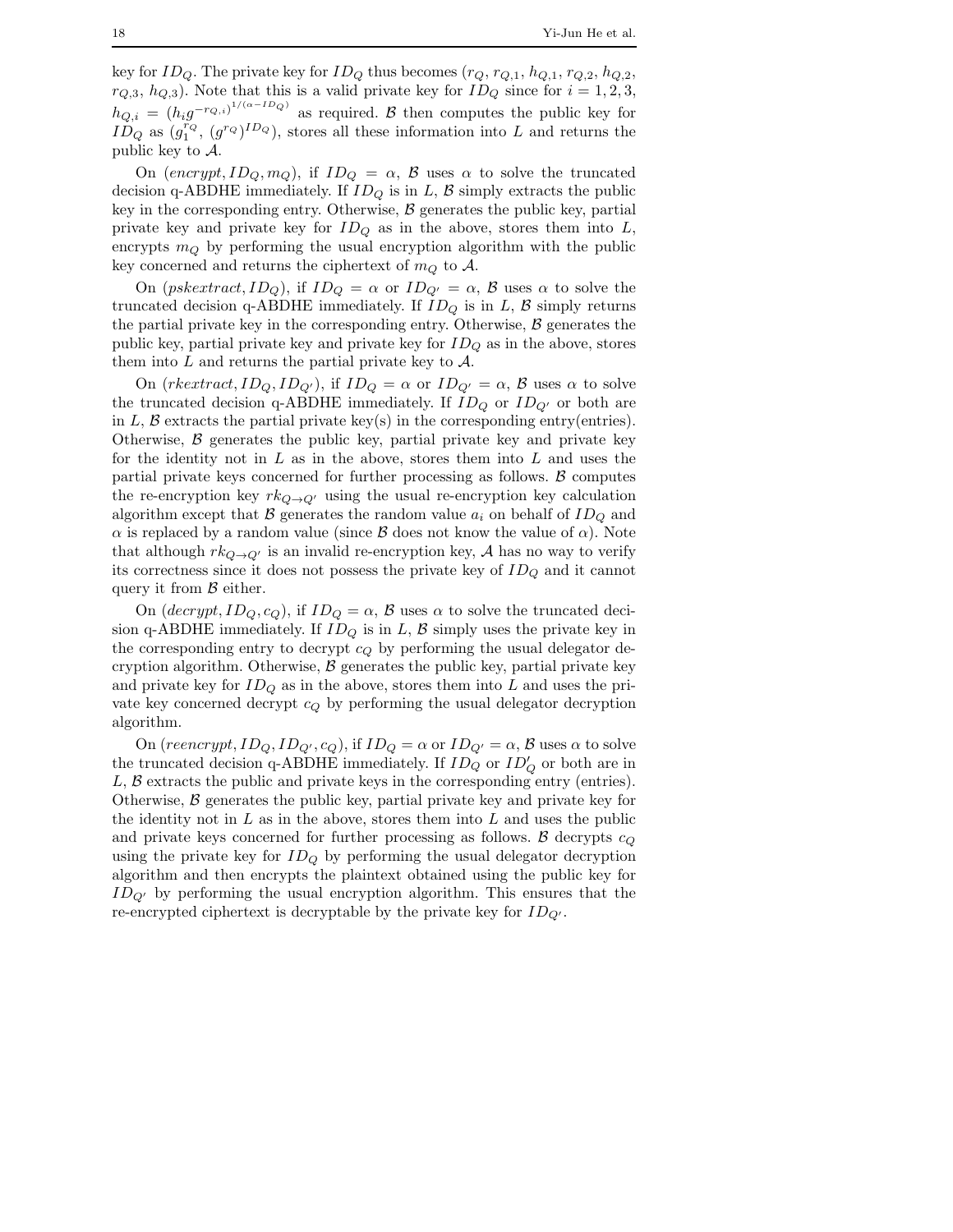At the end of Phase 1, A outputs  $(ID_A, M_0, M_1)$  where A may have queried anything about  $ID_A$  but must not have queried  $(energy t, ID_A, M_0)$ and  $(encrypt, ID_A, M_1)$  before. If  $ID_A = \alpha$ ,  $\beta$  uses  $\alpha$  to solve the truncated decision q-ABDHE immediately. If  $ID_A$  is in  $L, B$  simply extracts the partial private key in the corresponding entry. Otherwise,  $\beta$  computes a partial private key  $(r'_A, h'_A, r_{A,2}, h_{A,2}, r_{A,3}, h_{A,3})$  for  $ID_A$  as in the above. Next  $B$  generates bit  $c \in \{0, 1\}$ . Let  $f_4(x) = x^{q+2}$  and let  $F_{4, A}(x) = (f_4(x) - f_4(ID_A))/(x-ID_A)$ be a polynomial of degree  $q+1$ . B continues to set  $u = g'(f_4(\alpha) - f_4(ID_A))r_A$ ,  $v =$  $Z \times e(g', \prod_{i=0}^q g^{F_{4,A,i}}^{\alpha^i})$  and  $w = M_c/e(u, h_{A,1})^{1/r_A} v^{r_{A,1}},$  and  $t = e(g, g)^{H'(M_c)}$ where  $F_{4,A,i}$  is the coefficient of  $x^i$  in  $F_{4,A}(x)$ . After setting  $\beta = H(u, v, w, t)$ , B sets  $y = e(u, h_{A,2}h_{A,3}{}^{\beta})^{1/r_A}v^{r_{A,2}+r_{A,3}\beta}, z = g'^{\beta F_{4,A}(\alpha)}g^{H'(M_c)}.$  B sends  $c_A=(u, v, w, t, z, y)$  to A as the challenge ciphertext.

Let  $s = (log_g g')F_{4,A}(\alpha)$ . If  $Z = e(g_{q+1}, g')$ , then  $u = g^{s r_A(\alpha - ID_A)}$ ,  $v =$  $e(g,g)^s$ ,  $M_c/w = e(u, h_{A,1})^{1/r_A}v^{r_{A,1}} = e(g, h_1)^s$ ,  $z = g^{s\beta + H'(M_c)}$  and  $e(z, g) =$  $v^{\beta}t$ . Since  $log_g g'$  and s are uniformly random,  $c_A = (u, v, w, t, z, y)$  is a valid, appropriately-distributed challenge to A.

*Phase 2:* This phase proceeds as in Phase 1. However A is restricted from issuing the following queries:

- 1.  $(encrypt, ID_A, M_0)$  and  $(encrypt, ID_A, M_1)$
- 2.  $\left( \text{decrypt}, \text{ID}_A, \text{c}_A \right)$
- 3. Any pair of queries  $(rkextract, ID_A, ID_{A'})$  and  $(decrypt, ID_{A'}, c'_A)$  where  $c'_A$  is the re-encrypted ciphertext using  $rk_{A\to A'}$ .

At the end of Phase 2, the adversary A outputs guesses  $c' \in \{0,1\}$ . If  $c = c'$ , B outputs 0 (indicating that  $Z = e(g_{q+1}, g')$ ). Otherwise, B outputs 1.

*Probability Analysis and Conclusion:* If  $Z = e(g_{q+1}, g')$ , then the simulation is perfect. Assume that A has made  $d$  decryption queries in Phase 1, the average length of a ciphertext be  $len<sub>c</sub>$  bits. A will guess the bit c correctly with probability  $1/2 + d/(2^{len_c}) + \epsilon$  where  $d/(2^{len_c})$  is the probability that A has queried  $(decrypt, ID_A, c_A)$  in Phase 1 where  $c_A$  is the ciphertext of  $M_c$ . If Z is uniformly random,  $(u, v, w, t, z, y)$  is an invalid ciphertext for  $(ID_A, M_c)$ and it carries no information regarding the bit  $c$ . In this case,  $A$  will guess the bit  $c$  correctly with probability  $1/2$ . Therefore on overall,  $A$  will guess the bit c correctly with probability  $1/2(1/2 + d/(2^{len_c}) + \epsilon) + 1/2(1/2)$  $1/4 + d/(2 \times 2^{len_c}) + 1/2\epsilon + 1/4 = 1/2 + d/(2 \times 2^{len_c}) + 1/2\epsilon$ . Thus A's advantage is non-negligible.  $B$  thus can make use of  $A$  to solve the truncated decision q-ABDHE problem. This leads to a contradiction since the truncated decision q-ABDHE problem is a well-known hard problem. As a result, our scheme is secure under IND-ID-CCA (even when the proxy and the delegatees are colluding).

**Theorem 2.** Assume the truncated (decision)  $(t, \varepsilon, q)$ -ABDHE assumption holds for  $(G, G_T, e)$ . Then, the above non-transferable re-encryption scheme is ANON-IND-ID-CCA secure.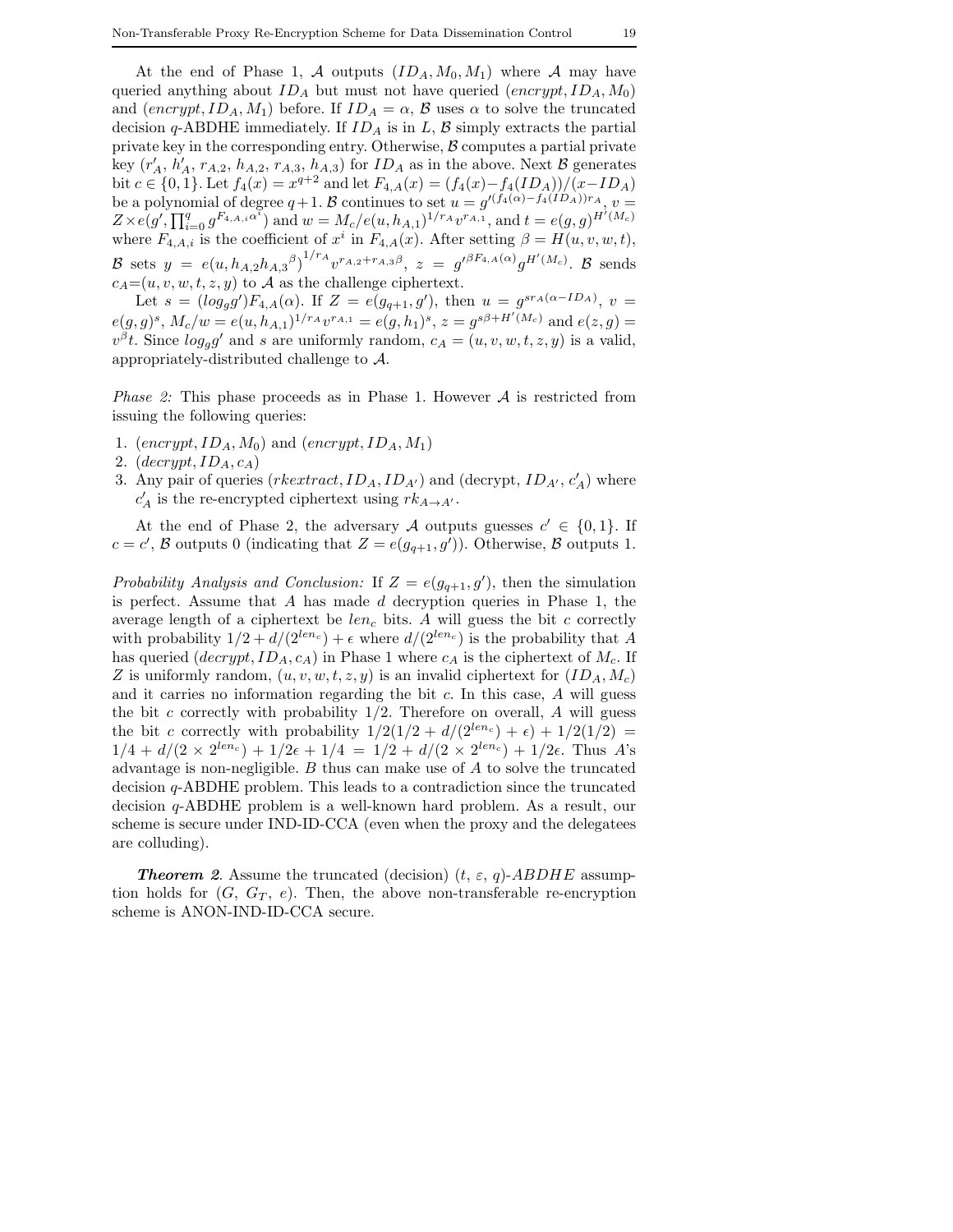*Proof* Let A be an adversary who breaks the ANON-IND-ID-CCA security of our system. We construct an algorithm,  $\mathcal{B}$ , that solves the truncated decision  $q$ -ABDHE problem, as follows.  $\beta$  takes as input a random truncated decision q-ABDHE challenge  $(g', g'_{q+2}, g, g_1, ..., g_q, Z)$  where Z is either  $e(g_{q+1}, g')$  or a random element of  $G_T$  (recall that  $g_i = g^{(\alpha^i)}$ ). Algorithm  $\beta$  proceeds as follows.

*Setup:* B generates three random polynomials  $f_1(x) \in Z_p[x]$ ,  $f_2(x) \in Z_p[x]$ and  $f_3(x) \in Z_p[x]$  all of degree q. It sets  $h_1 = g^{f_1(\alpha)}$ ,  $h_2 = g^{f_2(\alpha)}$  and  $h_3 =$  $g^{f_3(\alpha)}$  by computing them from  $(g, g_1, ..., g_q)$ . It sends the public parameters  $(g, g_1, h_1, h_2, h_3)$  to A. Since  $g, \alpha, f_1(x), f_2(x)$  and  $f_3(x)$  are chosen uniformly at random,  $h_1$ ,  $h_2$  and  $h_3$  are uniformly random as well and these public parameters have distribution identical to that in the actual construction.

*Phase 1:* A makes key generation queries by giving  $\beta$  an identity  $ID_A$  and  $R = h_1^{r_A}$  where  $r_A \in Z_p$  is a random number. A also gives  $\mathcal B$  the zero-knowledge proof  $PK\{r_A: R=h_1^{r_A}\}.$ 

B responds to a query on  $ID_A$  as follows. If  $ID_A = \alpha$ , B uses  $\alpha$  to solve the truncated decision q-ABDHE immediately. Otherwise, let  $F_{A,2}(x)$  =  $(f_2(x) - f_2(ID_A))/(x - ID_A)$  and  $F_{A,3}(x) = (f_3(x) - f_3(ID_A))/(x - ID_A)$ be two  $(q - 1)$ -degree polynomials. We use the same technique as in [15] to extract  $r_A$  from A, and sets  $r'_A=r_Ar_{A,1}$  and  $h'_A=h_{A,1}r_A$ . B sets the partial private key  $(r'_A, h'_A, r_{A,2}, h_{A,2}, r_{A,3}, h_{A,3})$  to be  $(f_1(ID_A), (Rg^{-r'_A})^{1/(\alpha-ID_A)},$  $f_2(ID_A),\;g^{F_{A,2}(\alpha)},\;f_3(ID_A),\;g^{F_{A,3}(\alpha)}).$  Note that for  $i\;=\;2,3,\;g^{F_{A,i}(\alpha)}\;=\;$  $g^{(f_i(\alpha)-f_i(ID_A))/( \alpha-ID_A)}=(h_ig^{-r_{A,i})^{1/(\alpha-ID_A)}}.$ 

Next A computes  $r_{A,1} = r'_A/r_A$  and  $h_{A,1} = (h'_A)^{1/r_A}$  and sets its private key as  $(r_A, r_{A,1}, h_{A,1}, r_{A,2}, h_{A,2}, r_{A,3}, h_{A,3})$ . This is a valid private key for  $ID_A$ since for  $i = 1, 2, 3, h_{A,i} = (h_i g^{-r_{A,i}})^{1/(\alpha - ID_A)}$  as required.

A also makes decryption queries. To respond to a decryption query on  $(ID<sub>A</sub>, C)$ , B generates a private key for  $ID<sub>A</sub>$  as before. B then decrypts C by performing the usual delegator decryption algorithm with this private key.

*Challenge:* A outputs identities  $ID_0$ ,  $ID_1$ , random values  $R_0$ ,  $R_1$  and messages  $M_0$ ,  $M_1$ . Again, if  $ID_0 = \alpha$  or  $ID_1 = \alpha$ ,  $\beta$  uses  $\alpha$  to solve the truncated decision q-ABDHE immediately. Otherwise,  $\mathcal{B}$  generates bits  $b, c \in \{0, 1\}$  and computes a partial private key  $(r_b', h_b', r_{b,2}, h_{b,2}, r_{b,3}, h_{b,3})$  as in Phase 1.

Let  $f_4(x) = x^{q+2}$  and let  $F_{4,b}(x) = (f_4(x) - f_4(ID_b))/(x - ID_b)$  be a polynomial of degree  $q + 1$ . B continues to set  $u = g'(f_4(\alpha) - f_4(ID_b))r_b$ ,  $v = Z \times e(g', \prod_{i=0}^q g^{F_{4,b,i}\alpha^i}), w = M_c/e(u, h_{b,1})^{1/r_b} v^{r_{b,1}}, \text{ and } t = e(g,g)^{H'(M_c)}$ where  $F_{4,b,i}$  is the coefficient of  $x^i$  in  $F_{4,b}(x)$ . After setting  $\beta = H(u, v, w, t)$ , B sets  $y = e(u, h_{b,2}h_{b,3}{}^{\beta})^{1/r_b}v^{r_{b,2}+r_{b,3}\beta}$  and  $z = g'^{\beta F_{4,b}(\alpha)}g^{H'(M_c)}$ . B sends  $(u, v, w, t, z, y)$  to A as the challenge ciphertext.

Let  $s = (log_g g')F_{4,b}(\alpha)$ . If  $Z = e(g_{q+1}, g')$ , then  $u = g^{sr_b(\alpha - ID_b)}$ ,  $v =$  $e(g,g)^s$ ,  $M_c/w = e(u, h_{b,1})^{1/r_b}v^{r_{b,1}} = e(g, h_1)^s$ ,  $z = g^{s\beta + H'(M_c)}$ , and  $e(z, g) =$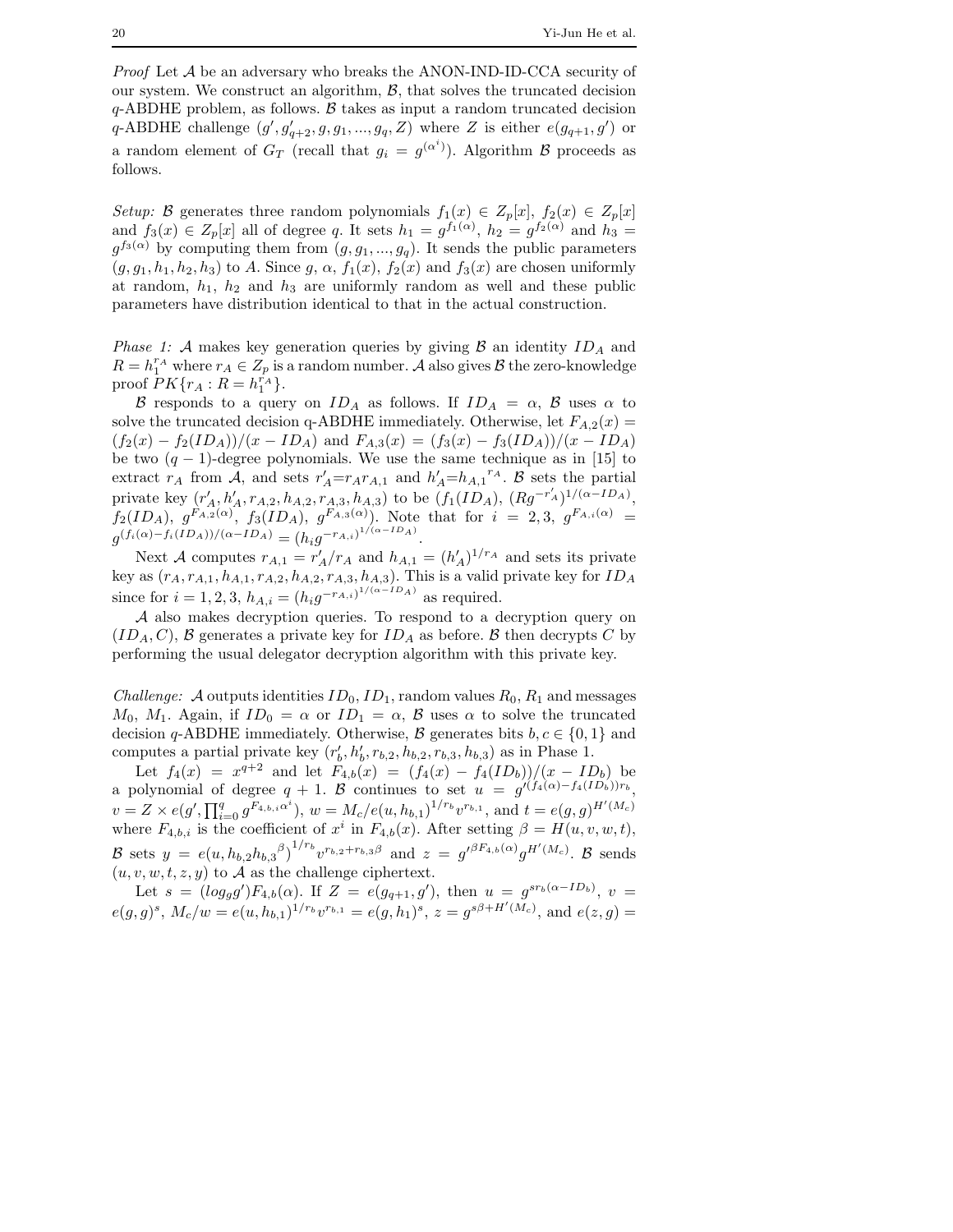$v^{\beta}t$ . Since  $log_g g'$  and s are uniformly random,  $(u, v, w, t, z, y)$  is a valid, appropriatelydistributed challenge to A.

*Phase 2:* A makes key generation queries and decryption queries, and B responds as in Phase 1.

*Guess:* Finally, the adversary A outputs guesses  $b', c' \in \{0, 1\}$ . If  $b = b'$  and  $c = c'$ , B outputs 0 (indicating that  $Z = e(g_{q+1}, g')$ ). Otherwise, B outputs 1.

*Probability Analysis and Conclusion:* If  $Z = e(g_{q+1}, g')$ , then the simulation is perfect. Assume that  $A$  has made  $d$  decryption queries in Phase 1, the average length of a ciphertext be  $len_c$  bits and the length of an identity is  $len_{id}$  bits. A will guess the bits  $(b, c)$  correctly with probability  $1/4+d/(2^{len_c+len_{id}})+\epsilon$  where  $d/(2^{len_c+len_{id}})$  is the probability that A has queried the decryption on  $ID_b$ and the ciphertext of  $M_c$  in Phase 1. If Z is uniformly random,  $(u, v, w, t, z, y)$ is an invalid ciphertext for  $(ID_b, M_c)$  and it carries no information regarding the bits  $(b, c)$ . In this case, A will guess the bits  $(b, c)$  correctly with probability 1/4. Therefore on overall, A will guess the bits  $(b, c)$  correctly with probability  $1/2(1/4+d/(2^{len_c+len_{id}})+\epsilon)+1/2(1/4)=1/8+d/(2\times 2^{len_c+len_{id}})+1/2\epsilon+1/8=$  $1/4 + d/(2 \times 2^{len_c + len_{id}}) + 1/2\epsilon$ . Thus A's advantage is non-negligible. B thus can make use of  $A$  to solve the truncated decision  $q$ -ABDHE problem. This leads to a contradiction since the truncated decision q-ABDHE problem is a well-known hard problem. As a result, our scheme is secure under ANON-IND-ID-CCA.

Since no matter before or after re-encryption, the ciphertext resulted from our scheme is of the same format (though involves private keys of different users), the same security proof applies to the cases before and after reencryption.

# **7 Implementation of Non-transferable Re-encryption based Encrypted USB/PC File Systems for Data Dissemination**

We implemented a non-transferable re-encryption based file system with three goals in mind. First, to show the correctness of our proposed scheme. Second, to prove that our proposed scheme is acceptable and practical to improve real systems (Encrypted USB/PC file systems are used as an example) to for data dissemination control. Third, to assess the performance of proposed scheme. Because of the paper length limitation, please see the implementation details in appendix.

7.1 Overview of Non-transferable Re-encryption based Encrypted File Systems

*Scenario*: An encrypted volume  $(V_1)$  is for an employee  $(U_1)$  of a company, working on a project. When  $U_1$  is on holiday, another user  $(U_2)$  takes up the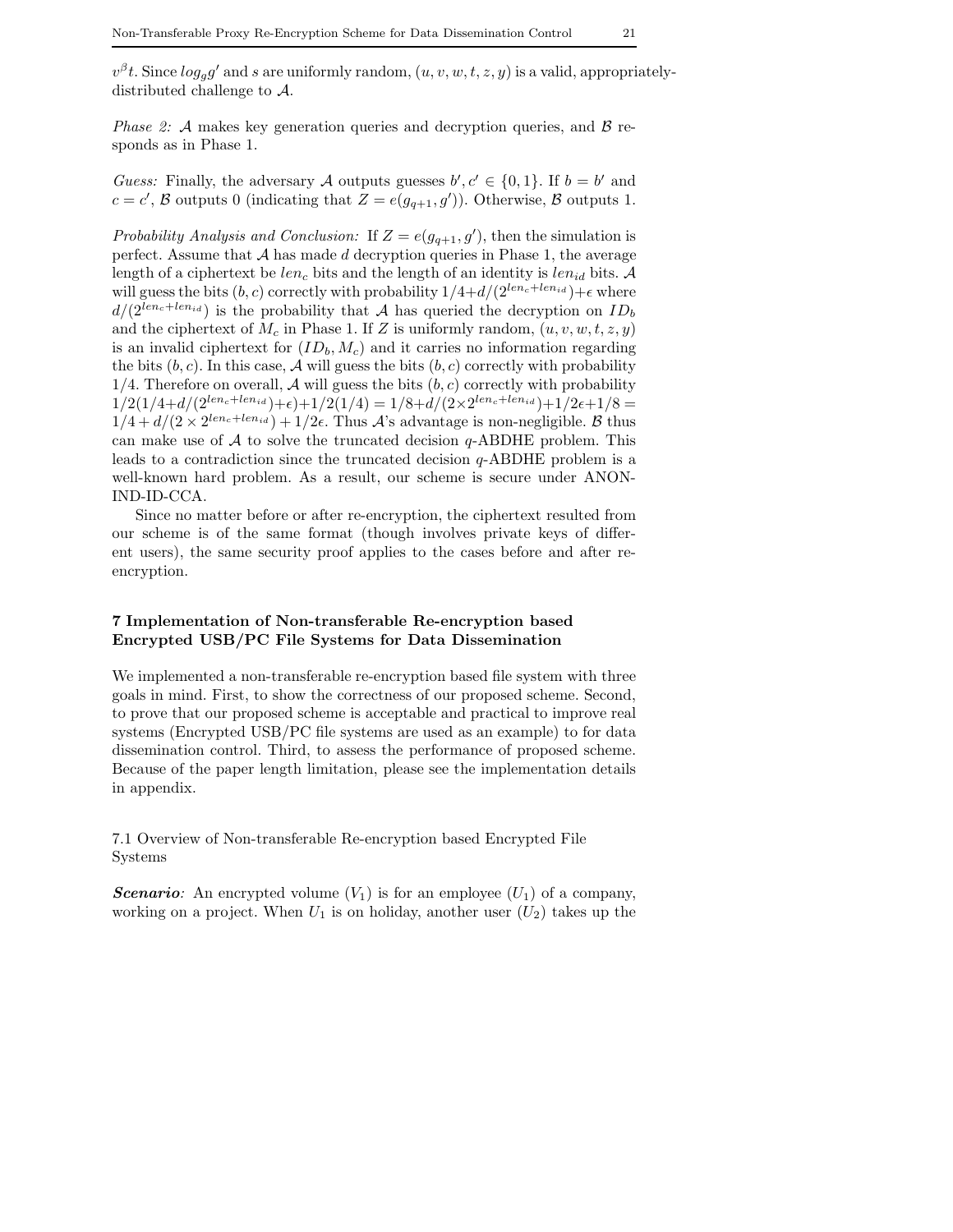project from  $U_1$ . The problems are how to disseminate the data in  $V_1$  to  $U_2$ securely and how to ensure  $U_2$  will not further disseminate  $V_1$  to other parties? The most direct way is to let  $U_2$  know  $U_1$ 's key. Certainly, this introduces security problem, for example,  $U_2$  could distribute  $U_1$ 's key to other parties without getting  $U_1$ 's permission. This violates the requirement of data disseminate control which seeks to control information and digital objects even after they have been delivered to a legitimate recipient. Another possible way is to let  $U_1$  decrypt  $V_1$  into plaintext using his key and encrypt again with key of  $U_2$ . However, this poses two problems: the existence of plaintext is dangerous; and it is too time consuming to encrypt and decrypt the huge encrypted disk. Thus, we use "Re-Encryption" scheme based encrypted file systems for data dissemination to solve those problems.

Two kinds of Non-transferable Re-encryption based encrypted file systems are implemented: Non-transferable Re-encryption based Encrypted PC File System and Non-transferable Re-encryption based Encrypted USB File System. We call them *NTR-PC-FS* and *NTR-USB-FS* for short respectively. Each of them has three different encrypted volume creation ways: password only, key files only, and password and keyfiles together. We show that both *NTR-PC-FS* and *NTR-USB-FS* can achieve secure data dissemination from party  $U_1$  to  $U_2$ , and can still effectively prohibit re-dissemination from  $U_2$  to other parties even after data has been delivered to  $U_2$ .

## 7.2 Main Advanced Security Features

- 1.  $U_2$  is unable to re-disseminate the data to others, because he does not know the password or the keyfile of  $U_1$  (discussed in point 2). The only way for him to re-disseminate is to expose his own private key, however,  $U_2$  would not be so stupid to run the risk.
- 2. We reduces the trust on the proxy server, the content server and PKG. The proxy server re-encrypts the encrypted content key and keyfiles, but it never gets to know the plaintext of the content key and keyfiles; The content server keeps the encrypted volume, but it is unable to access it; The PKG generates the partial private keys for users, but it does not know the whole private keys of users. In case the proxy server, the content server and PKG are compromised, attacker still cannot gain access to the password, keyfiles, and encrypted volume. Thus the proposed file system fundamentally changes the security of the general file systems, because in general file systems, the security relies on the trust of a server operator or a proxy server; in our proposed file system, the security relies on the strength of the secure cryptosystem.
- 3.  $U_2$  is not required to input the password or locate the keyfile to mount the encrypted volume got from  $U_1$ , since he does not know the password or the keyfile of  $U_1$ . The content key decryption, keyfile decryption and volume mounting are proceed by the NTR-PC-FS when provided  $U_2$ 's private key, the partial decryption key, the re-encrypted content key and the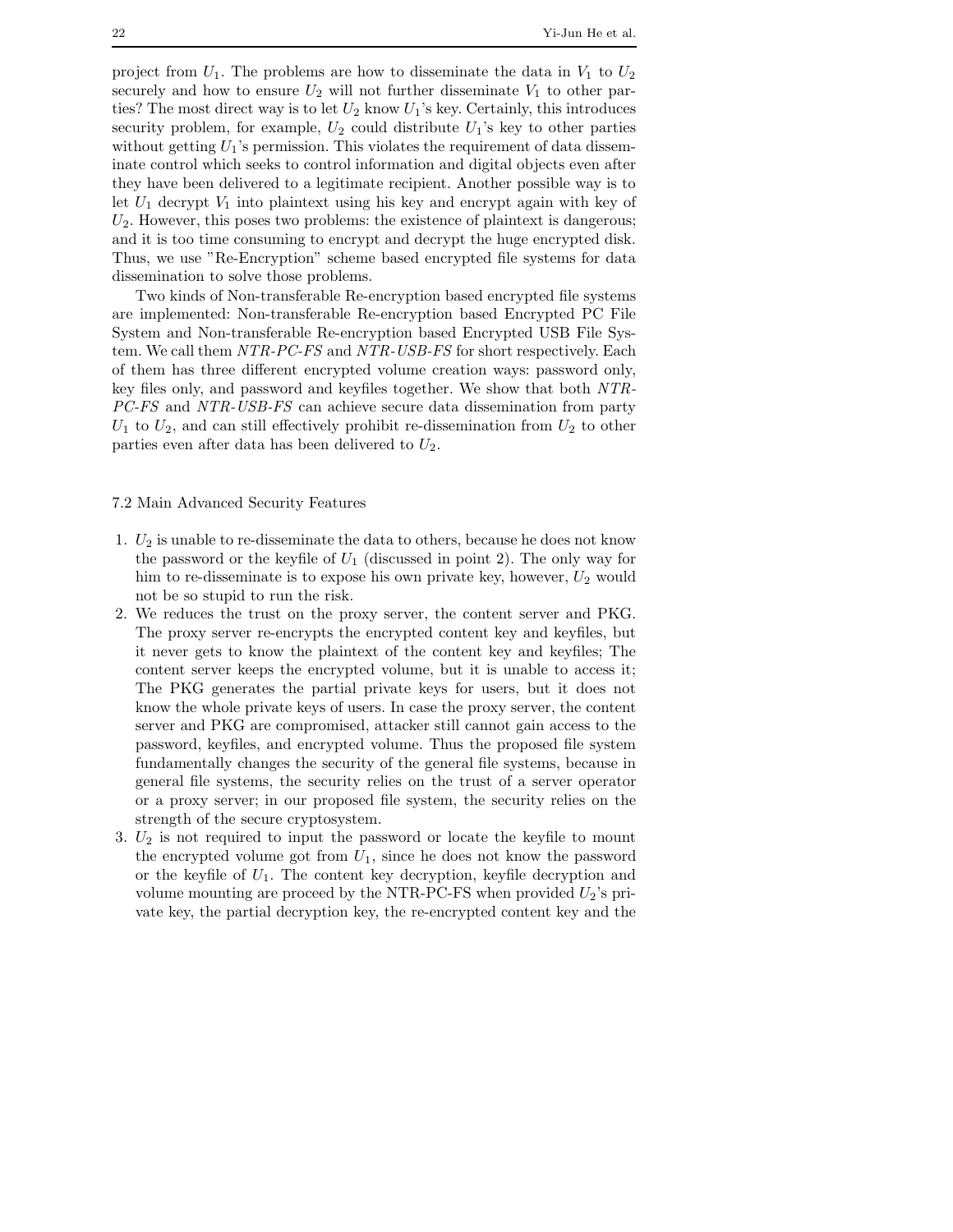**Table 2** Efficiency Comparison of Ateniese PRE scheme and our proposed scheme

|                           | Ateniese [3]      | our scheme        |
|---------------------------|-------------------|-------------------|
| Parameter size            | $512$ -bit        | $512$ -bit        |
| Encryption                | $7.7 \text{ ms}$  | $27.1 \text{ ms}$ |
| Decryption (by delegator) | $21.9$ ms         | $33.4 \text{ ms}$ |
| Re-encryption             | $21.7 \text{ ms}$ | $12.6 \text{ ms}$ |
| Decryption (by delegatee) | $3.4 \text{ ms}$  | $55.4$ ms         |

re-encrypted keyfile. The content key and keyfiles are never leaked outside, which is ensured by the security of Truecrypt itself.

4. NTR-PC-FS never saves any decrypted data to a disk - it only stores them temporarily in RAM (memory). Even when the volume is mounted, data stored in the volume is still encrypted. When you restart Windows or turn off your computer, the volume will be dismounted and all files stored on it will be inaccessible (and encrypted). Even when power supply is suddenly interrupted (without proper system shut down), all files stored on the volume will be inaccessible (and encrypted).

### 7.3 Performance Analysis

Note that we do not measure time for setup, private key correctness check, key generation or partial decryption key generation, since these algorithms are performed only once, at initialization time. As in [3], measurements do not take into account the transmission time also, since the encryption, decryption and re-encryption time are the major concerns in re-encryption schemes. We use 512-bit size for order of the base field in proxy re-encryption. Experiments were repeated 10 times using random input points over which timings were averaged.

To our knowledge, besides our scheme, the "Third Attempt" of re-encryption schemes in [3] is the only one that has been implemented. However, they implemented their scheme using the MIRACL cryptographic library [16], and we used PBC library. Thus various choices, such as parameter sizes and encryption granularity can greatly affect the efficiency of the scheme. To have a more accurate comparison result of scheme efficiency, we re-implement the "Third Attempt" scheme in [3] using PBC library, and compare our experimental result with [3] in Table 2.

*Observation:* The experimental results presented in Table 2 show that, when compared with Ateniese's re-encryption scheme, our proposed scheme could cut down the re-encryption time by 9.1ms. This is quite a significant reduction especially when the proxy server has to handle a large number of re-encryption requests. Table 2 shows that our proposed scheme requires more decryption and encryption time; however, these overheads are quite acceptable since (i) decryption and encryption are performed on the client sides(delegators and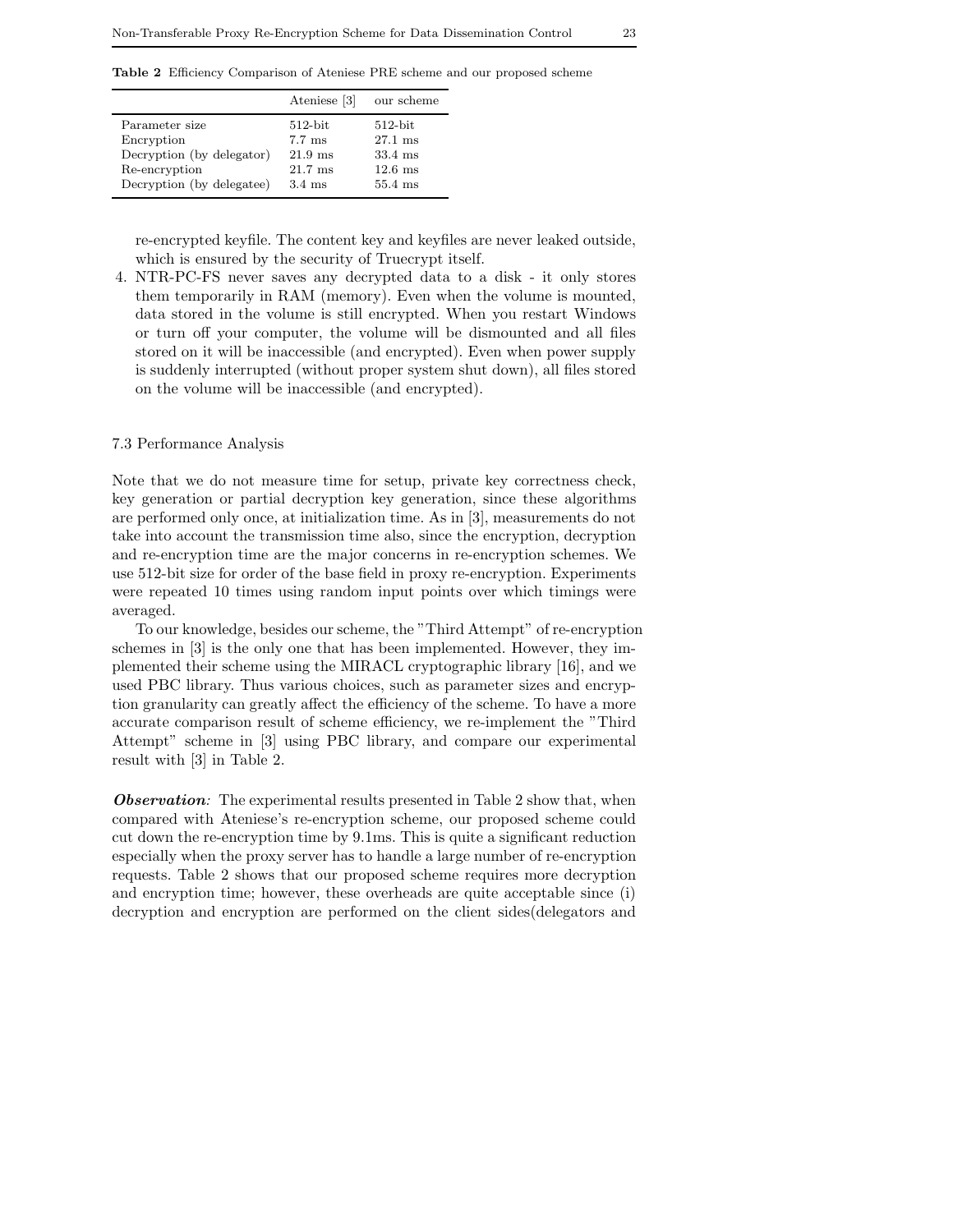delegatees), and the time is less than 0.1 second which is acceptable for practical use. (ii) Moreover, a tradeoff between efficiency and security is often unavoidable: in order to achieve the non-transferable property, we have designed a more complicated form of ciphertext which requires additional computation for decryption. (iii) As the clients would perform encryption and decryption for only once, the impact of the extra time is insignificant. Therefore, with the substantial reduction in re-encryption time, the proposed scheme can be considered a promising one.

*Limitation:* We exclude the discussion on secret issues related to "hack" the program of Truecrypt to steal the password.

# **8 Conclusions**

In this paper, we attempt to solve the open problem pointed out in *NDSS* 2005, in proposing a non-transferable proxy re-encryption scheme, and successfully use this new scheme in data dissemination control. With the proposed PRE scheme, the proxy and a delegatee cannot collude to transfer decryption rights. We also introduced two important properties, namely *Non-Key-escrow* and *Non-PKG-despotism*, into the proposed PRE scheme. The principle behind our solution is that instead of 'prohibiting' a party to propagate information, we punish the party who illegitimately propagates information by exposing the important secrets of the party. This method is feasible due to the fact that nobody would run the risk of exposing its own secrets to do illegal decryption right transfer. Thus, our 'punish' method is more practicable and effective than the 'tracing' method in [11], because it can strongly prevent illegal decryption right transfer from happening, but not just tracing the malicious proxy after the illegal decryption right transfer.

To the best of our knowledge, our paper is the first paper which practically solves the transferable problem, and the first attempt to use non-transferable re-encryption scheme to achieve data non-redissemination.

## **9 Acknowledgments**

We would like to show our deepest gratitude to Sherman S.M. Chow, for all his kindness and help. Without his valuable comment, we could not have solved the difficult part of this paper.

#### **References**

- 1. Truecrypt. *http://www.truecrypt.org/*.
- 2. S. S. Al-Riyami and K. G. Paterson. Certificateless public key cryptography. In *ASI-ACRYPT*, pages 452–473, November 2003.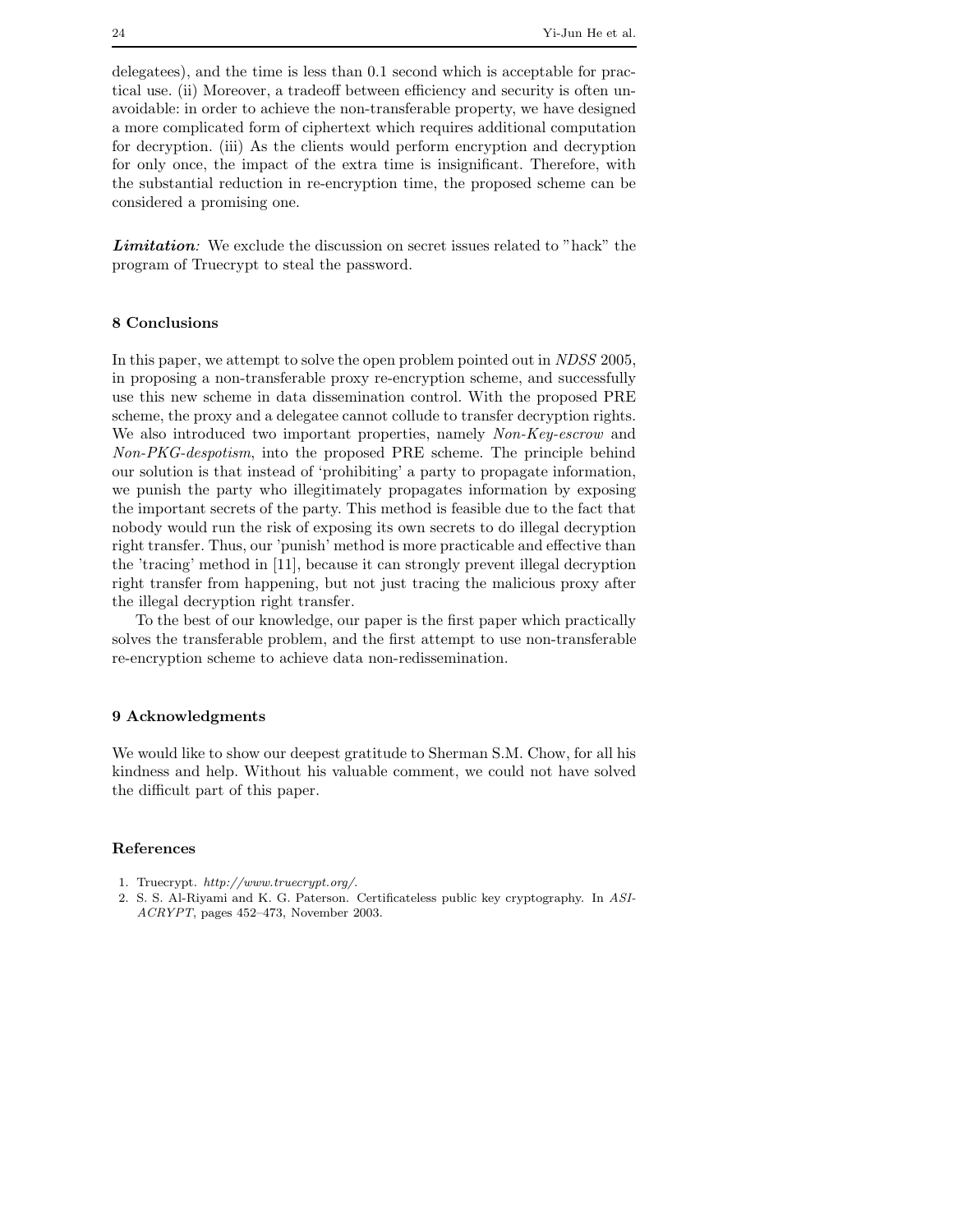- 3. G. Ateniese, K. Fu, M. Green, and S. Hohenberger. Improved proxy re-encryption schemes with applications to secure distributed storage. In *NDSS*, pages 29–43, February 2005.
- 4. M. Blaze, G. Bleumer, and M. Strauss. Divertible protocols and atomic proxy cryptography. In *EUROCRYPT*, pages 127–144, June 1998.
- 5. D. Boneh and X. Boyen. Efficient selective-id secure identity-based encryption without random oracles. In *EUROCRYPT*, pages 223–238, May 2004.
- 6. K. Fu. Group sharing and random access in cryptographic storage file systems. *Master's thesis*, May 1999.
- 7. C. Gentry. Practical identity-based encryption without random oracles. In *EURO-CRYPT*, pages 445–464, May 2006.
- 8. V. Goyal. Reducing trust in the pkg in identity based cryptosystems. In *CRYPTO*, pages 430–447, August 2007.
- 9. A. Ivan and Y. Dodis. Proxy cryptography revisited. In *NDSS*, February 2003.
- 10. J. Jin, G.-J. Ahn, H. Hu, M. J. Covington, and X. W. Zhang. Patient-centric authorization framework for sharing electronic health records. In *SACMAT '09: Proceedings of the 14th ACM symposium on Access control models and technologies*, pages 125–134, June 2009.
- 11. B. Libert and D. Vergnaud. Tracing malicious proxies in proxy re-encryption. In *Pairing*, pages 332–353, September 2008.
- 12. B. Lynn. Pbc: The pairing-based cryptography library. *http://crypto.stanford.edu/pbc/*.
- 13. T. Matsuo. Proxy re-encryption systems for identity-based encryption. In *Pairing*, pages 247–267, July 2007.
- 14. K. Niu, X. A. Wang, and M. Q. Zhang. How to solve key escrow problem in proxy re-encryption from cbe to ibe. In *DBTA*, pages 95–98, April 2009.
- 15. R. Sakai and M. Kasahara. Id based cryptosystems with pairing on elliptic curve. *Cryptology ePrint Archive, Report 2003/054*, 2003.
- 16. M. Scott. Miracl. shamus software. *http://www.shamus.ie/*.
- 17. N. Shang, M. Nabeel, F. Paci, and E. Bertino. A privacy-preserving approach to policybased content dissemination. In *ICDE*, pages 944–955, March 2010.
- 18. J. Singh and J. Bacon. Event-based data dissemination control in healthcare. In *Electronic Healthcare*, pages 167–174, September 2008.
- 19. R. K. Thomas and R. Sandhu. Towards a multi-dimensional characterization of dissemination control. In *Policies for Distributed Systems and Networks, IEEE International Workshop on*, pages 197–200, June 2004.
- 20. X. A. Wang and X. Y. Yang. Identity based broadcast encryption based on one to many identity based proxy re-encryption. In *IEEE International Conference on Computer Science and Information Technology*, pages 47–50, August 2009.
- 21. X. A. Wang and X. Y. Yang. Proxy re-encryption scheme based on bb2 identity based encryption. In *IEEE International Conference on Computer Science and Information Technology*, pages 134–137, August 2009.
- 22. X. A. Wang and X. Y. Yang. Proxy re-encryption scheme based on sk identity based encryption. In *IAS*, pages 657–660, August 2009.
- 23. X. A. Wang, X. Y. Yang, and F. G. Li. On the role of pkg for proxy re-encryption in identity based setting. *Cryptology ePrint Archive, Report 2008/410*, 2008.
- 24. X. A. Wang, X. Y. Yang, and M. Q. Zhang. Proxy re-encryption scheme from ibe to cbe. In *DBTA*, pages 99–102, April 2009.

# **A Implementation**

Our file system consists of five parties: proxy server, content server, PKG, disseminator and recipient. PKG is responsible for key generation. An untrusted proxy is used to manage the dissemination control, and an untrusted content server is used to store encrypted volume for disseminator. Disseminator plays the role of delegator in re-encryption scheme, and recipient plays the role of delegatee in re-encryption scheme. We use our proxy re-encryption scheme to grant encrypted volume access right to legal recipient.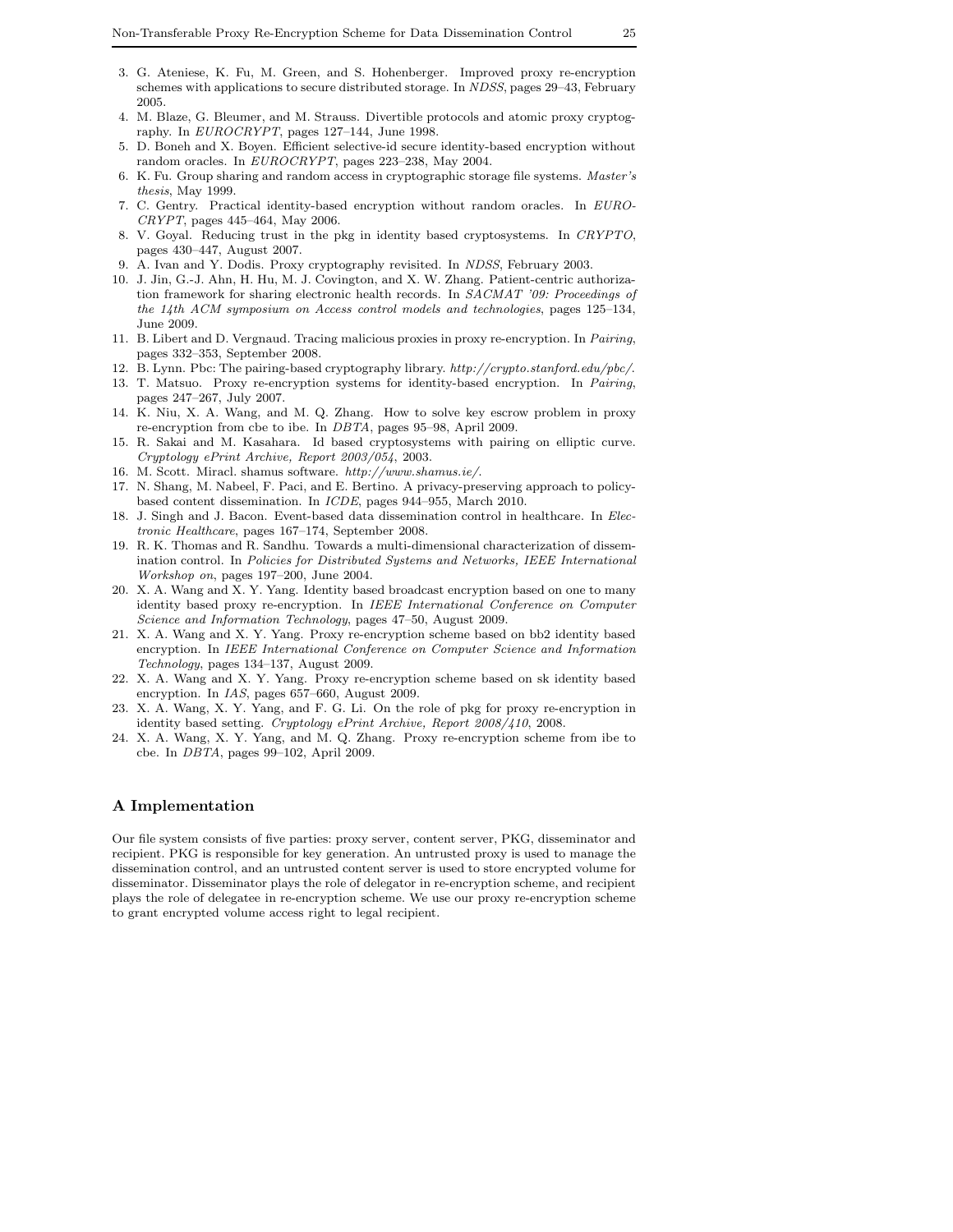We use two Intel Core 2 Duo CPU E6750 at 2.66GHz with 3GB RAM PCs as the proxy server and the content server. The scheme is implemented in *C* language, with all pairing operations implemented using PBC Library [12]. The file system is on the basis of Truecrypt [1] which is a software system for establishing and maintaining an encrypted volume (data storage device). No data stored on an encrypted volume can be read (decrypted) without using the correct password/keyfile(s) or correct encryption keys. Entire file system is encrypted (e.g., file names, folder names, contents of every file, free space, meta data, etc). We choose the Truecrypt because it is open source, and allows us to experiment our scheme on top of it without putting much effort on how to establish the file system interface.

#### A.1 Overview of NTR-PC-FS

#### **– Password only**

NTR-PC-FS first creates a virtual encrypted volume on PC. The virtual volume is encrypted using the password, encryption algorithm and hash function chosen by *U*1. When using the encrypted volume, user needs to input the correct password, and mount encrypted volume as a real disk. After that, when user opens a file/project stored on a volume (or when user write/copy a file to/from the volume) user will not be asked to enter the password again.

When *U*<sup>1</sup> wants *U*<sup>2</sup> to take up the project from him, the system proceeds as shown in figure 3.



**Fig. 3** Proxy Re-Encryption

- 1. *U*<sup>1</sup> publishes the encrypted virtual volume on an untrusted content server of the company. The content server makes the encrypted virtual volume available to everyone.
- 2. *U*<sup>2</sup> downloads the encrypted virtual disk from the content server.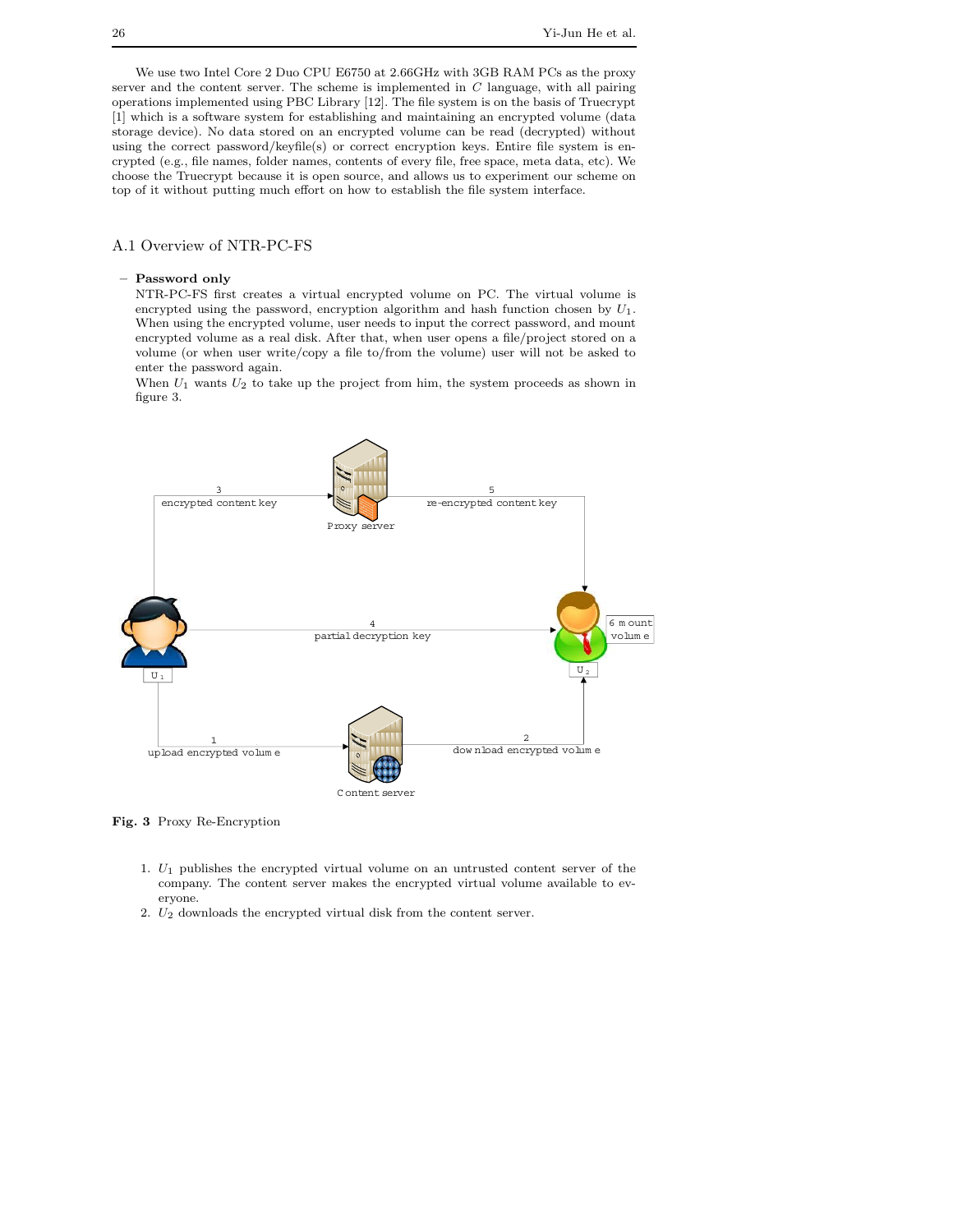- 3. To let *U*<sup>2</sup> access the encrypted virtual volume, *U*<sup>1</sup> uses the NTR-PC-FS transforms the password into a symmetric *content key*  $\in G_T$  first. Then encrypts the *content key* with *U*1's asymmetric public key using the encryption algorithm in section 4.2.
- 4. *U*<sup>1</sup> sends *U*<sup>2</sup> a partial decryption key, and then communicates with an untrusted proxy to re-encrypt the encrypted content key.
- 5. Proxy uses re-encryption key which is generated by PKG to re-encrypt the content key.
- 6. After obtaining the re-encrypted content key, NTR-PC-FS on  $U_2$ 's PC uses  $U_2$ 's private key, the partial decryption key, and the re-encrypted content key to mount the volume.

Now, *U*<sup>2</sup> is able to access the project in virtual volume.

**– Keyfile only**

The difference from the previous volume creation way is that the virtual volume is encrypted using the keyfile randomly generated by NTR-PC-FS or chosen by *U*1. The keyfile can be a file on PC or a portable storage device. When using the encrypted volume, user needs to locate the correct keyfile, and mount the encrypted volume as a real disk. For the whole system work flow, please see figure 4.



**Fig. 4** Proxy Re-Encryption

To let *U*<sup>2</sup> access the encrypted virtual volume,

- 1. This step is as the same as the password only method.
- 2. This step is as the same as the password only method.
- 3. NTR-PC-FS encrypts the keyfile with *U*1's asymmetric public key using the encryption algorithm in section 4.2.
- 4. *U*<sup>1</sup> sends *U*<sup>2</sup> a partial decryption key, and then communicates with an untrusted proxy to re-encrypt the encrypted keyfile.
- 5. Proxy uses re-encryption key which is generated by PKG to re-encrypt the keyfile. 6. After obtaining the re-encrypted keyfile, NTR-PC-FS on  $U_2$ 's PC uses  $U_2$ 's private
- key, the partial decryption key, and the re-encrypted keyfile to mount the volume.

Now, *U*<sup>2</sup> is able to access the project in virtual volume.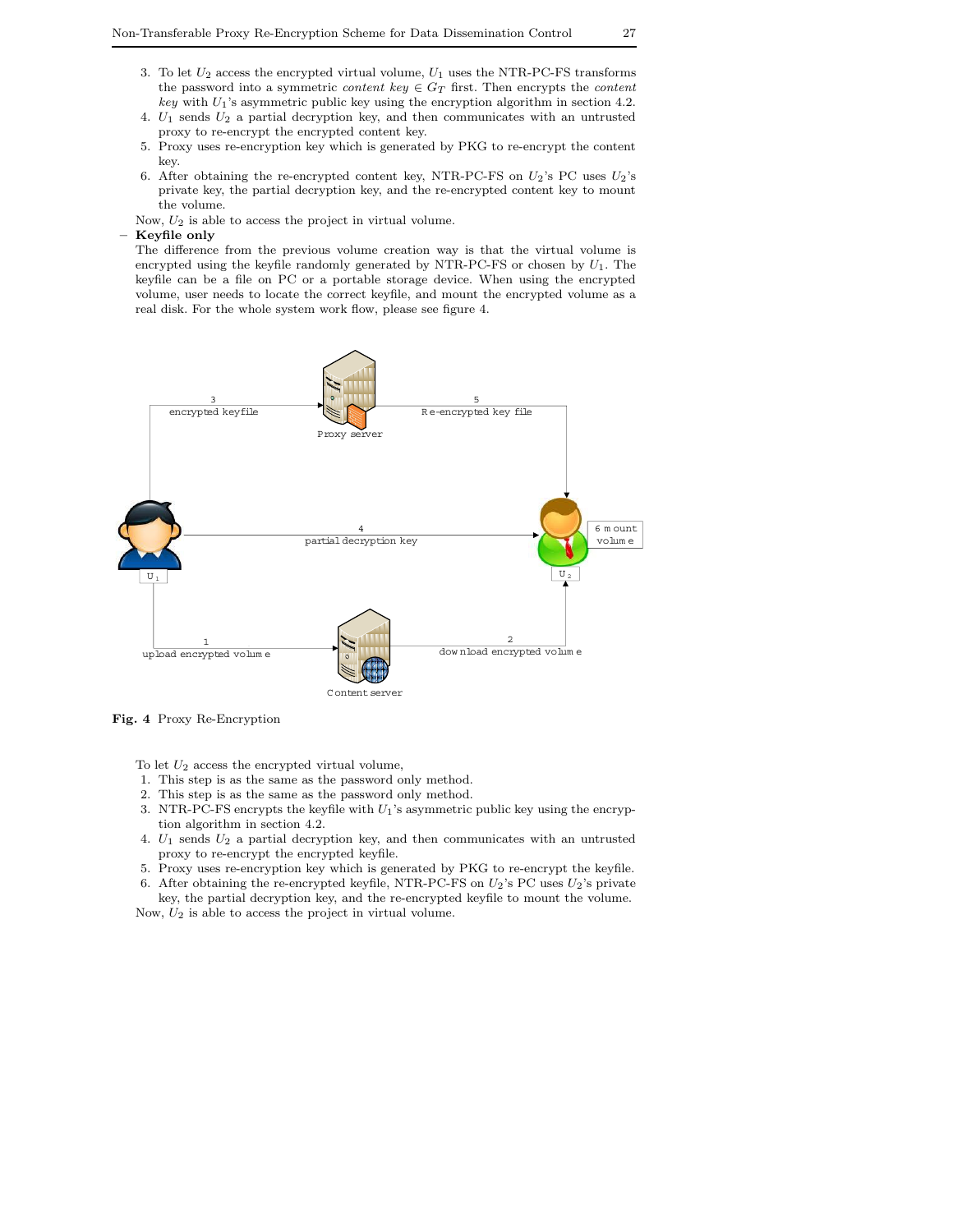#### **– Password and Keyfile together**

The difference from the previous two volume creation ways is that the virtual volume is encrypted using the password chosen by *U*<sup>1</sup> and keyfile randomly generated by NTR-PC-FS or chosen by *U*1. When using the encrypted volume, user needs to input the correct password and locate the correct keyfile, and mount the encrypted volume as a real disk.

To let *U*<sup>2</sup> access the encrypted virtual volume, NTR-PC-FS encrypts the keyfile and the password respectively with *U*1's asymmetric public key using the encryption algorithm in section 4.2.  $U_1$  sends  $U_2$  a partial decryption key, and then communicates with an untrusted proxy to re-encrypt the encrypted keyfile and password. Proxy uses re-encryption key which is generated by PKG to re-encrypt the keyfile and password respectively. After obtaining the re-encrypted keyfile and password, NTR-PC-FS on *U*2's PC uses  $U_2$ 's private key, the partial decryption key, the re-encrypted password, and the re-encrypted keyfile to mount the volume. Now, *U*<sup>2</sup> is able to access the project in virtual volume.

#### A.2 Overview of NTR-USB-FS

#### **– Password only**

The differences from the previous NTR-USB-FS (Password only) are that the encrypted volume is created on a USB device, not on a PC; and when  $U_1$  wants  $U_2$  to take up the project from him, *U*<sup>1</sup> does not need to publish the encrypted virtual volume on an untrusted content server of the company. He just passes the USB device to *U*2. For the whole work flow, please see figure 5.



**Fig. 5** Proxy Re-Encryption

- **Keyfile only** This volume creation way is similar to the one of NTR-PC-FS. For the differences, please see the above "Overview of NTR-USB-FS (Password only)".
- **Password and Keyfile together** This volume creation way is similar to the one of NTR-PC-FS. For the differences, please see the above "Overview of NTR-USB-FS (Password only)".

#### A.3 Correctness Demonstration

Our implementation is actually divided into four executable programs. To facilitate reading and checking on the correctness, we combine the four programs into one. A screenshot is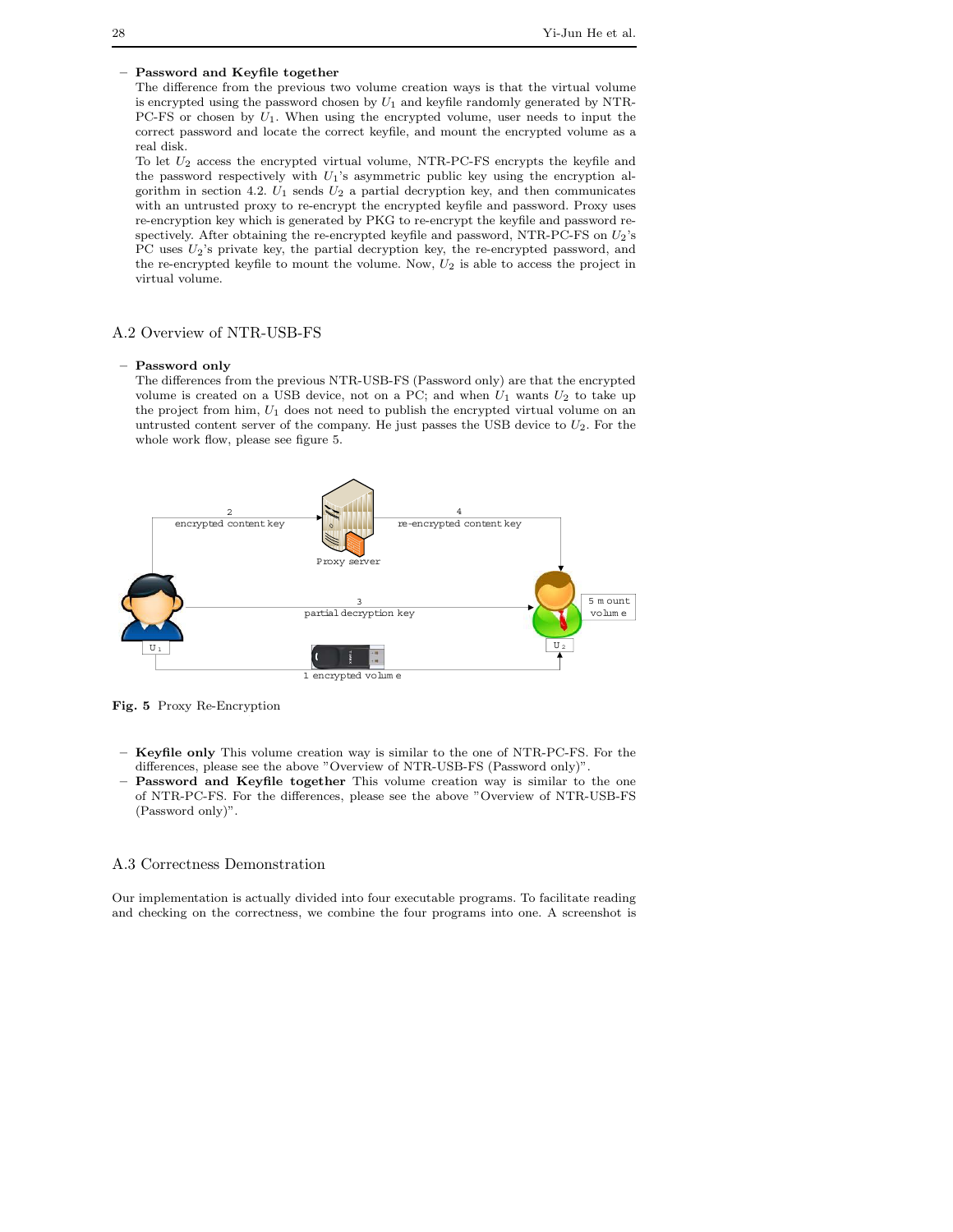shown in figure 6 as below. In the figure, user *A* represents the disseminator *U*1, and user *B* represents the recipient  $U_2$ . We can see the message  $m=m'=m$ ", which means that the message  $m$  is correctly decrypted by  $A$  before re-encryption and by  $B$  after re-encryption.